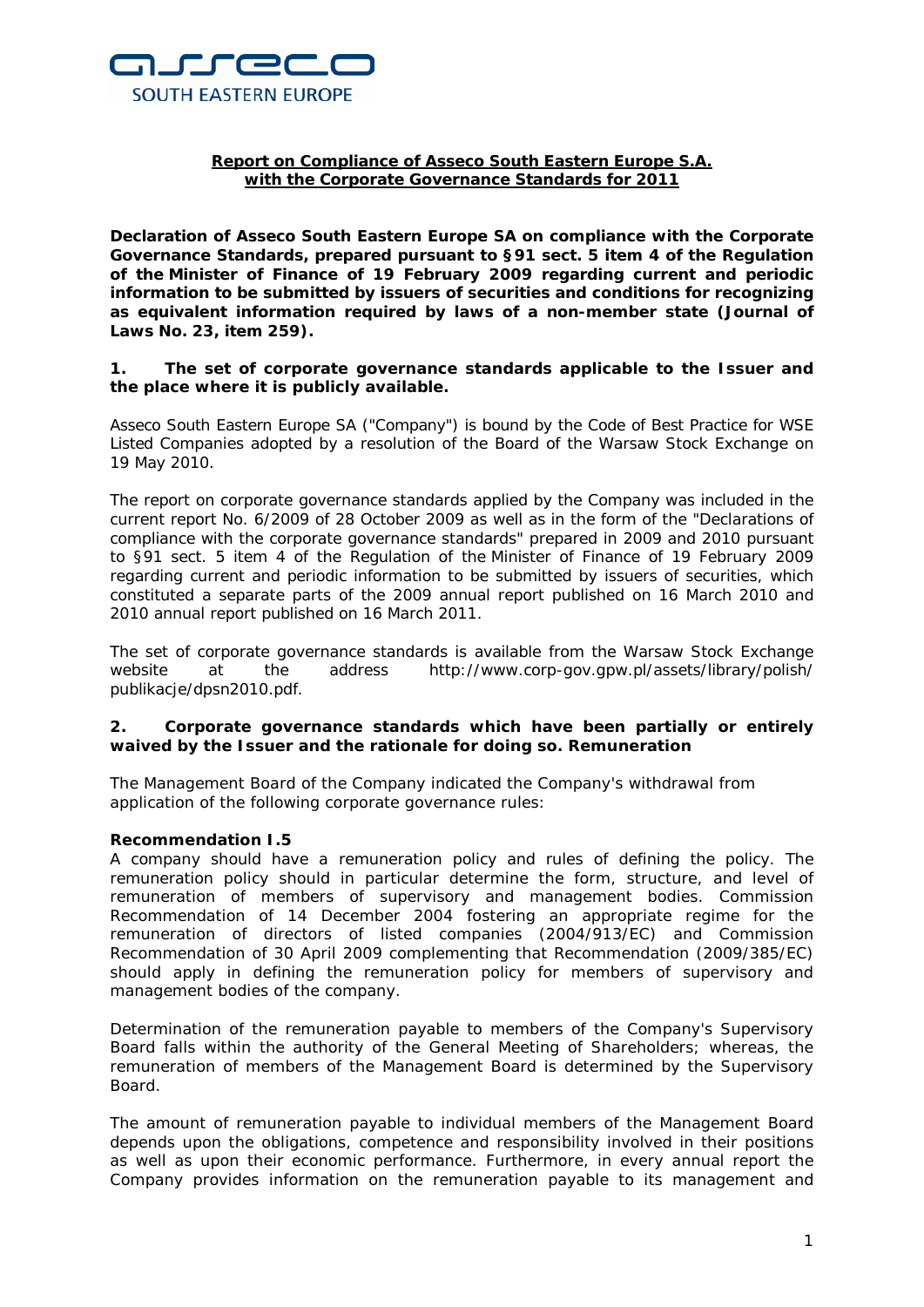

supervisory personnel, in accordance with §91 sect. 6 item 17 of the Regulation of the Minister of Finance regarding current and periodic information to be submitted by issuers of securities.

#### Recommendation I.9

The WSE recommends to public companies and their shareholders that they ensure a balanced proportion of women and men in management and supervisory functions in companies, thus reinforcing the creativity and innovation of the companies' business operations.

Members of the Company's Management Board and Supervisory Board are elected by an independent decision of the Supervisory Board and the General Meeting of Shareholders, respectively. Nonetheless, the main criteria for the election of persons to perform management and supervisory functions in the Company include the candidate's competence, professionalism and skills, while other factors, such as gender, are not taken into account in this respect.

#### Rule II.1.11

II. Best Practice for Management Boards of Listed Companies

1. A company should operate a corporate website and publish:

11) information known to its Management Board based on a statement of a member of the Supervisory Board concerning any relationship of such member of the Supervisory Board with a shareholder who holds shares representing not less than 5% of all votes at the company's General Meeting;

The Company applies the above-mentioned rule to a limited scope, this is only when a member of its Supervisory Board files an appropriate statement on his/her relationship with a shareholder who holds shares representing not less than 5% of all votes at the Company's General Meeting of Shareholders.

Rule II.3

- II. Best Practice for Management Boards of Listed Companies
	- 3. Before a company executes a significant agreement with a related entity, its Management Board shall request the approval of the transaction/agreement by the Supervisory Board. This condition does not apply to typical transactions made on market terms within the operating business by the company with a subsidiary where the company holds a majority stake. For the purpose of this document, related entity shall be understood within the meaning of the Regulation of the Minister of Finance of 19 February 2009 regarding current and periodic information to be submitted by issuers of securities.

The Company applies the above-mentioned rule in the scope described in § 13 sect. 12 item 24 of its Articles of Association.

Rule III.2

III. Best Practice for Supervisory Board Members

2. A member of the Supervisory Board should submit to the company's Management Board information on any relationship with a shareholder who holds shares representing not less than 5% of all votes at the General Meeting. This obligation concerns financial or other relationships which may affect the position of the member of the Supervisory Board on issues decided by the Supervisory Board.

The Company applies the above-mentioned rule to a limited scope, this is only when a member of its Supervisory Board files an appropriate statement on his/her relationship with a shareholder who holds shares representing not less than 5% of all votes at the Company's General Meeting of Shareholders.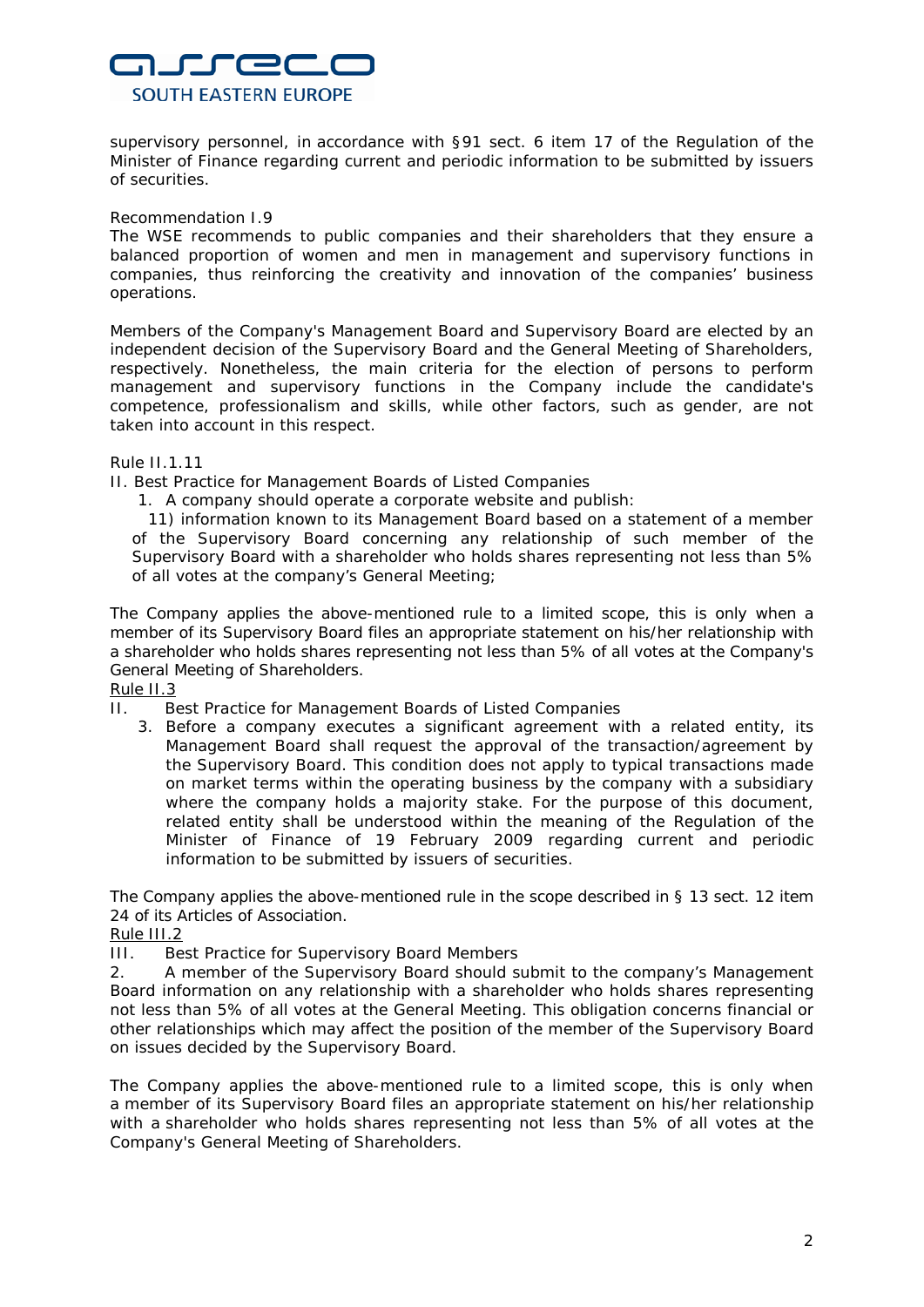

Rule III.6

III. Best Practice for Supervisory Board Members

6. At least two members of the Supervisory Board should meet the criteria of being independent from the company and entities with significant connections with the company. The independence criteria should be applied under Annex II to the European Commission Recommendation of 15 February 2005 on the role of non-executive or supervisory directors of listed companies and on the committees of the (supervisory) board. Irrespective of the provisions of point (b) of the said Annex, a person who is an employee of the company or an associated company cannot be deemed to meet the independence criteria described in the Annex. In addition, a relationship with a shareholder precluding the independence of a member of the Supervisory Board as understood in this rule is an actual and significant relationship with any shareholder who has the right to exercise at least 5% of all votes at the General Meeting.

In the Company's opinion it is difficult to accept this provision because it would prejudice the exercise of ownership rights by shareholders. The shareholders' ability to make independent decisions as to the election of the Company's authorities, including the Supervisory Board which in turn appoints the Management Board, is a fundamental ownership right resulting from holding a stake of shares. Furthermore, the independence criteria for members of the Supervisory Board are still quite imprecise. It turned out very difficult to define such independence criteria that would guarantee the impartiality of decisions taken by independent members of the Supervisory Board and that, at the same time, could be reliably and authoritatively verified to be satisfied by candidate members of the Supervisory Board. The Company would neither have the ability or adequate tools to maintain ongoing control whether such independence criteria are actually met by independent members of the Supervisory Board in performing their supervisory functions, and therefore the Company would be largely forced to rely on the declarations made by candidates themselves or by shareholders proposing their candidacy. In effect, this rule would not be implemented or applied in practice in conformity with the regulator's intent.

# Rule III.8

III. Best Practice for Supervisory Board Members

8. Annex I to the European Commission Recommendation of 15 February 2005 on the role of non-executive or supervisory directors (...) should apply to the tasks and operation of any committees of the Supervisory Board.

On 17 May 2010, the Supervisory Board of Asseco South Eastern Europe SA, in order to fulfil the obligation under art. 86 sect. 3 and 7 of the Law of 7 May 2009 on certified auditors, their self-government, entities authorized to audit financial statements and on public supervision as well as under rule III.8 of the Code of Best Practice for WSE Listed Companies, established an Audit Committee from among its members.

Andrzej Mauberg – Chairman of the Audit Committee

Przemysław Sęczkowski – Member of the Audit Committee

Gabriela Żukowicz – Member of the Audit Committee.

Rule III.9

III. Best Practice for Supervisory Board Members

9. Execution by the company of an agreement/transaction with a related entity which meets the conditions of rule II.3 requires approval of the Supervisory Board.

The Company applies the above-mentioned rule in the scope described in § 13 sect. 12 item 24 of its Articles of Association.

**3. Main features of the internal audit and risk management systems applied by the Issuer in the process of preparing its separate and consolidated financial**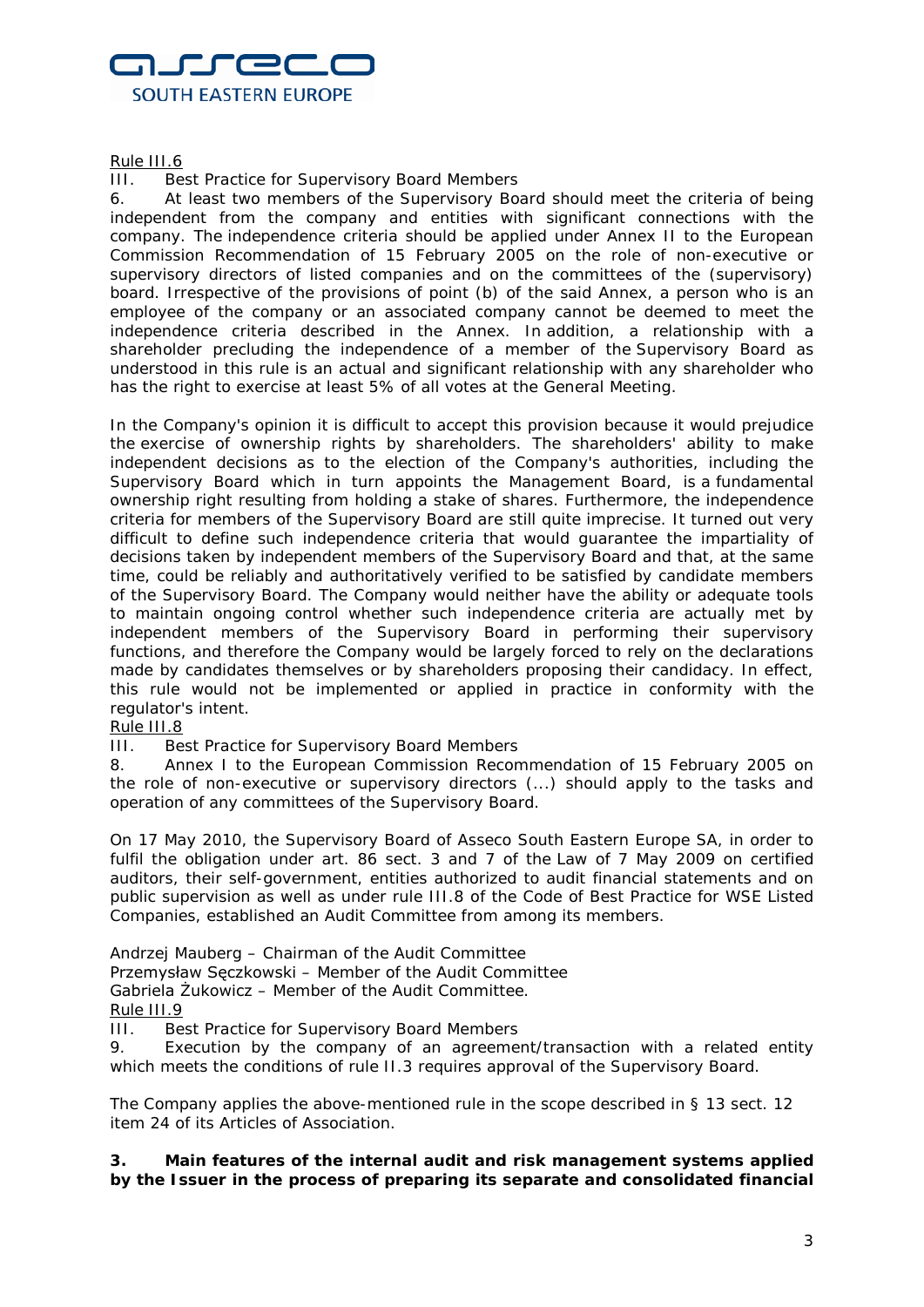

#### **statements.**

The Company's separate and consolidated financial statements are prepared in compliance with the International Accounting Standards ("IAS") as well as the International Financial Reporting Standards ("IFRS"). Both IAS and IFRS include interpretations approved by the International Financial Reporting Interpretations Committee ("IFRIC").

One of the key mechanisms of control in the process of preparing the Company's financial statements involves periodical verification of such financial statements by independent certified auditors, and in particular the review of semi-annual financial statements as well as the audit of annual financial statements.

Certified auditors are selected by the Company in such a way as to ensure that their entrusted tasks are performed impartially. For the sake of such impartiality, the Company changes the entity authorized to audit its financial statements at least once every five years. The change of certified auditors should be also understood as changing the chief auditor carrying out an audit. Certified auditors are each year selected by the Supervisory Board from among reputable auditing firms, which can guarantee high standards of service and independence. Auditing agreements are concluded for one-year periods.

In order to ensure accuracy of the Company's accounting books as well as generation of highly reliable financial data, the Management Board adopted the following documents:

1) Accounting Policy and Chart of Accounts, both consistent with the International Financial Reporting Standards,

2) Numerous internal procedures regulating the Company's operations with significant exposure to risk.

Quality of the accounting data, which provide basis for the preparation of financial statements, is additionally guaranteed by the fact that the Company's accounting books are maintained in an integrated ERP system.

The most significant area of the Company's risk exposure is market risk, including in particular the foreign currency risk and interest rate risk. Exposure to such types of risk results from the Company's active use of financial instruments as well as from entering into the implementation contracts denominated in foreign currencies. The principles of measurement and management of individual types of risk have been described both in the consolidated and separate financial statements for the year ended 31 December 2010.

The Management Board continues to monitor the Company's exposure to particular types of risk and in the event of excessive risk concentration it undertakes hedging transactions, especially in relation to the implementation contracts (where currency forward contracts are used). In the event no hedging transactions are available, the Management Board observes market changes of the parameter being the source of risk exposure, and monitors the total potential impact on the Company's financial results.

The internal control and risk management procedures applied in the process of preparing the Company's financial statements are very effective and enable production of high quality reports, which is best proved by the opinions expressed by certified auditors following their audits of our financial statements.

**4. Shareholders who, directly or indirectly, hold significant stakes of shares inclusive of the numbers of shares and equity interests held, and the numbers of votes and voting interests they are entitled to at the General Meeting of**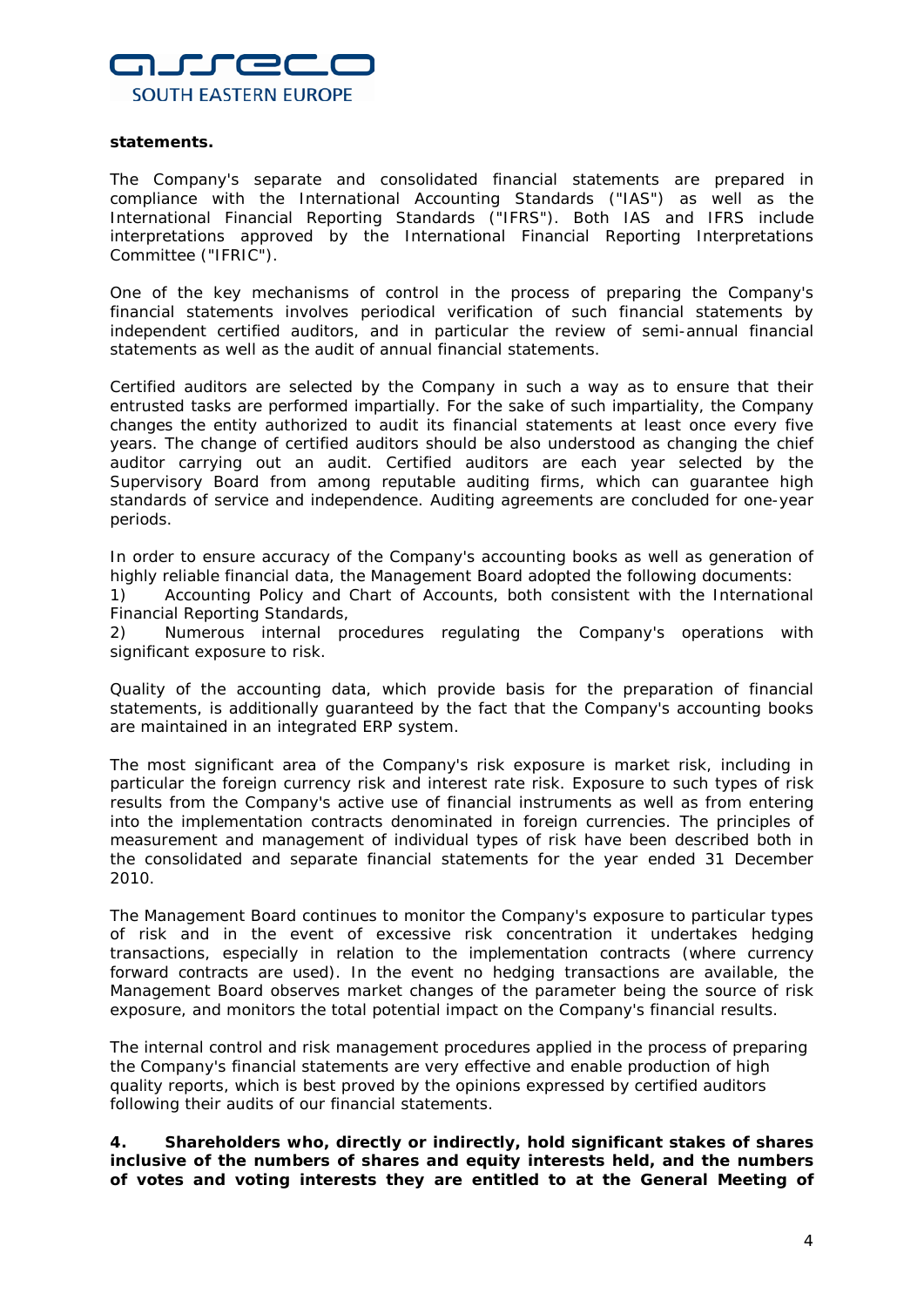

# **Shareholders.**

To the best knowledge of the Company's Management Board, as at the publication date of this report, i.e. on 16 March 2011, the Shareholders who, either directly or through their subsidiaries, held at least 5% of the total votes at the General Meeting of Shareholders were as follows:

| <b>NAME OF SHAREHOLDER</b>                       | Number of<br>shares held<br>and<br>votes at GM<br>S | <b>Equity</b><br>interest<br>and voting<br>interest<br>at GMS |
|--------------------------------------------------|-----------------------------------------------------|---------------------------------------------------------------|
| Asseco Poland SA                                 |                                                     |                                                               |
|                                                  | 26,494,676                                          | 51.06%                                                        |
| European Bank for Reconstruction and Development | 4,810,880                                           | 9.27%                                                         |
| Liatris d.o.o.                                   | 3,838,683                                           | 7.40%                                                         |
| Other shareholders                               | 16.750.012                                          | 32.28%                                                        |
|                                                  | 51.894.251                                          | 100.00%                                                       |

# **5. Holders of any securities carrying special rights with regard to control of the Company and description of such rights.**

1) In accordance with § 13 sect. 3 of the Company's Articles of Association, our major shareholder Asseco Poland SA ("ACP") shall be entitled to:

- appoint and dismiss 3 (three) members of the Supervisory Board in the event the Supervisory Board is composed of 5 (five) members,

- appoint and dismiss 4 (four) members of the Supervisory Board in the event the Supervisory Board is composed of 6 (six) members,

- appoint and dismiss 4 (four) members of the Supervisory Board in the event the Supervisory Board is composed of 7 (seven) members.

2) In accordance with the Shareholders Agreement concluded on 1 June 2009 ("Agreement") between the Company, ACP and Renato Rubeša, Marinko Čulina, Biber d.o.o., Isokissa d.o.o., Krilab d.o.o., Hardbit d.o.o., Goran Vučković, Aragorn d.o.o., Grigore-Remus Dorobantu, Catalin-Radu Georgian, Adriana-Gratziela Bailescu, Adriana-Gratziela Bailescu, Drazen Pehar, Emir Memić, Boris Nanut, Dragos Serban Stan, Ion C. Coltan, Alexandru Visan, SRMI INVEST d.o.o., MINI INVEST d.o.o., Liatris d.o.o., I4- INVENTION d.o.o. ("Minority Shareholders"):

a) provided the Minority Shareholders' equity interest in the Company is higher than 12.5%, they shall be entitled to recommend 1 (one) member of the Supervisory Board, in which situation ACP should exercise all of its voting rights at the General Meeting of Shareholders to appoint such recommended person as member of the Supervisory Board;

b) the Supervisory Board member appointed following a recommendation of Minority Shareholders, as referred to in item a) above, shall be entitled to recommend 1 (one) member of the Management Board, in which situation ACP should instruct its Supervisory Board members to vote for appointment of such recommended person as member of the Management Board.

3) In accordance with the Shareholders Agreement concluded on 17 August 2009 between the Company, ACP and European Bank for Reconstruction and Development ("EBRD"), provided the EBRD's equity interest in the Company is at least 5% or that the Company's shares are not listed on the Warsaw Stock Exchange, ACP should:

a) make every effort to cause the General Meeting of Shareholders to adopt a resolution on amendment of the Company Agreement with the objective to vest in EBRD the right to appoint, dismiss or suspend a member of the Company's Supervisory Board;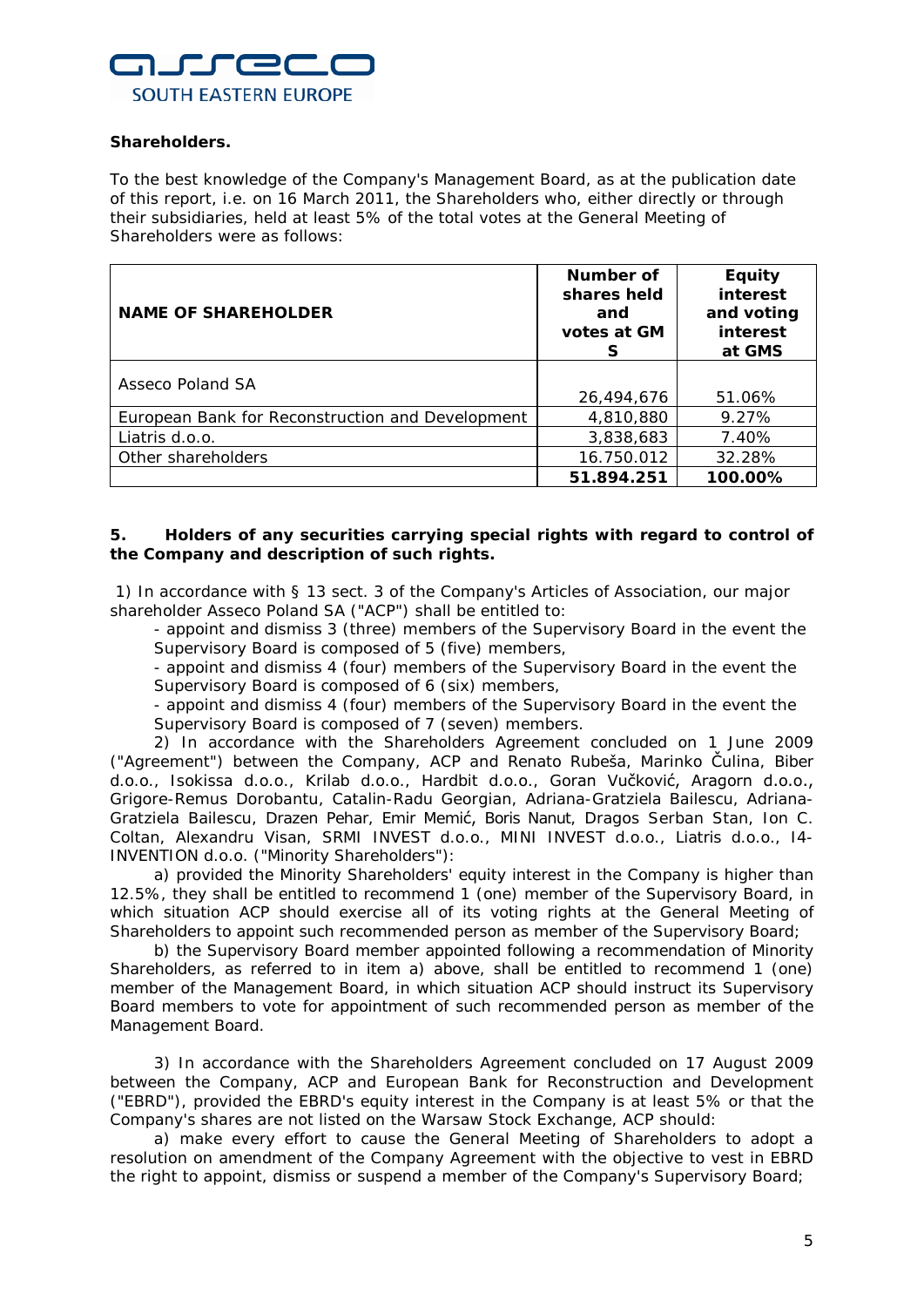# nurrec **SOUTH EASTERN EUROPE**

b) until the time the Company Agreement referred to in item a) above is amended or EBRD is vested the right to appoint, dismiss or suspend a member of the Supervisory Board by amendment of the Company's Articles of Association, ACP should exercise its personal entitlements under the Articles of Association in order to appoint, dismiss or suspend the Supervisory Board member indicated by EBRD, within 14 days of receiving EBRD's instructions to that effect.

**6. Limitations on the exercise of voting rights, such as limitations on voting by holders of a certain portion or number of votes, timing limitations on voting, or other provisions under which, in cooperation with the Company, ownership of securities is deprived of some rights incidental thereto.** None

### **7. Limitations on transferability of ownership rights to the Issuer's securities.**

1) In accordance with the provisions of the Agreement:

a) the shareholders holding 11,501,413 shares of series E, F, G, I, K are entitled to sell up to 30% of their shares upon a written notice provided to ACP and the Company in 5 (five) days before the expected transaction date, and after having agreed with ACP on the method and timing of such sale of shares;

a) the shareholders holding 1,714,209 shares of series J are entitled to sell up to 30.68% of their shares upon a written notice provided to ACP and the Company in 5 (five) days before the expected transaction date, and after having agreed with ACP on the method and timing of such sale of shares;

c) any sale of the number shares exceeding the thresholds specified in items a) and b) above shall require a 30 days notice to the Company and ACP and may be effected upon prior written approval by ACP;

d) after 1 January 2011, the limitations specified in items a)-c) above shall no longer apply;

e) the shareholders holding 1,062,030 shares of series H are not entitled to sell any of their shares before 1 January 2011; whereas, after that date this limitation shall no longer apply.

2) The series N shares are subject to the lock-up obligation set out in the SHARE PURCHASE AGREEMENT ("N Agreement") that was concluded on 5 November 2009 between the Company and its shareholders holding the series N shares ("N Shareholders"). Pursuant to the N Agreement, within the effective term of the lock-up obligation, this is within 3 years from the date of concluding the N Agreement, the N Shareholders may only sell their shares upon approval by the Company.

3) Under the SHARE PURCHASE AGREEMENT ("P Agreement") that was concluded on 11 December 2009 between the Company and its shareholders holding the series P shares ("P Shareholders"):

a) until 31 December 2011, the P Shareholders are entitled to sell up to 381,068 series P shares upon a written notice provided to ACP and the Company in 5 (five) days before the expected transaction date, and after having agreed with ACP on the method and timing of such sale of shares;

c) any sale of the number shares exceeding the threshold specified in item a) above shall require a 30 days notice to the Company and ACP and may be effected upon prior written approval by ACP;

d) after 31 January 2011, the above limitations shall no longer apply.

4) Under the SHARE PURCHASE AGREEMENT ("R Agreement") that was concluded on 13 September 2010 between the Company and its shareholders holding the series R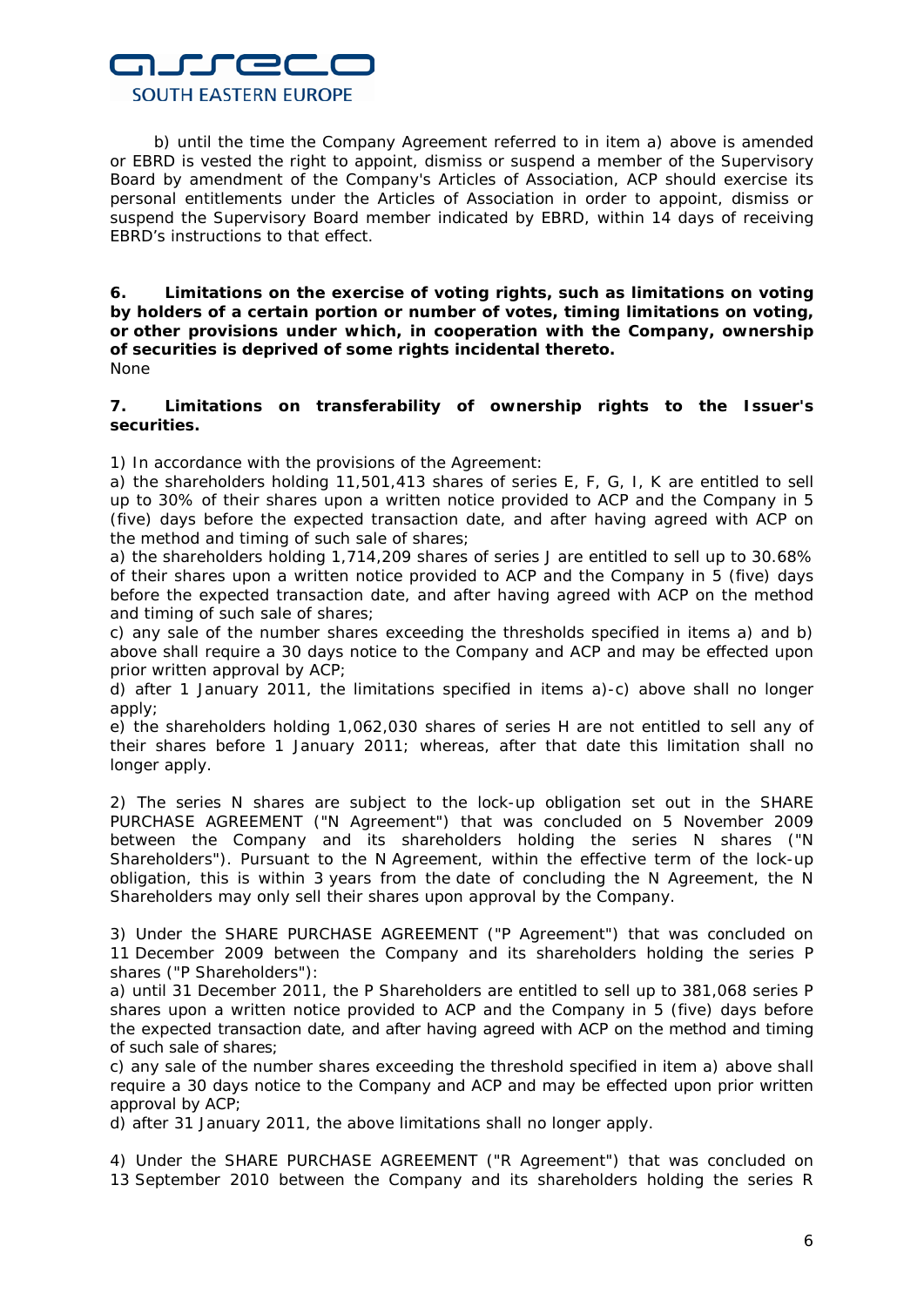

shares ("R Shareholders"). The R Shareholders are not entitled to sell any of their shares before 31 December 2012; whereas, after 1 January 2013 this limitation shall no longer apply.

5) Under the SHARE PURCHASE AGREEMENT ("S Agreement") that was concluded on 30 July 2010 between the Company and its shareholders holding the series S shares ("S Shareholders"):

a) the S Shareholders are not entitled to sell any of their shares before 30 July 2011; whereas, after 1 August 2011 the S Shareholders are entitled to sell 418,739 shares; b) after 1 February 2012 the said limitation shall no longer apply.

**8. Rules regarding appointment and dismissal of the management members and determining their authority, in particular the right to decide on issuance or redemption of shares.**

The Management Board shall manage the Company's operations and assets and represent the Company outside in relations with courts, administration bodies, and other third parties. The Management Board shall take decisions concerning all the matters which, under the provisions of law or these Articles of Association, are not specifically reserved for the Supervisory Board or General Meeting of Shareholders.

The Management Board shall be composed of 1 (one) to 9 (nine) members, including the President, Vice Presidents and remaining members of the Management Board. The joint term of office of Members of the Management Board shall last 5 (five) years. Each Member of the Management Board may be reappointed to the next term of office. Members of the Management Board may be appointed from among the Company's shareholders or other persons.

The Management Board shall be appointed and dismissed by the Supervisory Board, whereas any motions for determining the number of persons in the Management Board composition, or for appointment of the remaining Members of the Management Board, shall be submitted by President of the Management Board to Chairman of the Supervisory Board. Should President of the Management Board fail to submit adequate motions in due time, which guarantees efficient functioning of the Management Board, the Supervisory Board shall take actions on its own initiative.

President of the Management Board shall submit to the Supervisory Board motions for determining the remuneration of Members of the Management Board other than himself/herself. Should President of the Management Board fail to submit adequate motions in due time, which guarantees efficient functioning of the Management Board, the Supervisory Board shall take actions on its own initiative. The remuneration of President of the Management Board shall be determined by the Supervisory Board at its own discretion.

Mandates of Management Board Members shall expire at the latest on the date of holding the General Meeting of Shareholders that approves the report on the Company's operations and its financial statements for the last full financial year when the Management Board Members performed their functions.

A Member of the Management Board may be dismissed at any time. Such dismissal shall not deprive the dismissed person of any rights under their employment contract or any other legal relationship incidental to performing the function of the Management Board Member. A dismissed Member of the Management Board shall be entitled and obliged to provide explanations during preparation of the Company's management report and financial statements for the period when he/she acted as Member of the Management Board, as well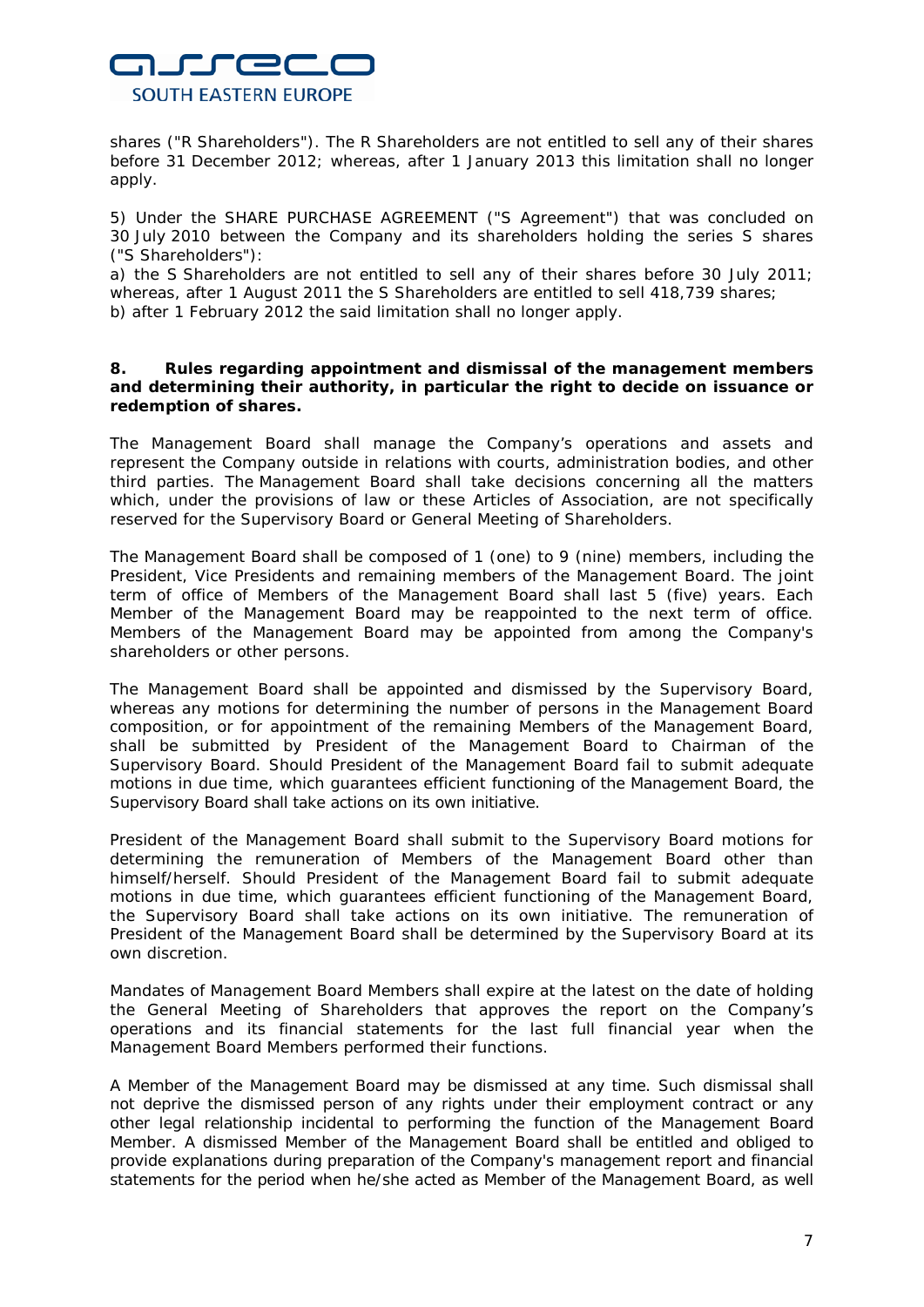

as to participate in the General Meeting of Shareholders which is to approve the report and statements referred to in art. 395 § 2 item 1 of the Polish Commercial Companies Code. Responsibilities and authority of the management staff are described in art. 371 and subsequent articles of the Polish Commercial Companies Code as well as in item 11 of this report.

The Extraordinary General Meeting of Shareholders, by its Resolution No. 3 of 9 January 2009 which changed Resolution No. 5 of the Extraordinary General Meeting of Shareholders of 28 August 2008 on amending the Company's Articles of Association and empowering the Management Board to increase the Company's share capital within the authorized capital including the capability to exclude pre-emptive rights of existing shareholders, granted special rights to the Management Board as set forth in §10 of the Articles of Association.

Hence, the Management Board shall be empowered to increase the Company's share capital through the issuance of new shares with the aggregate par value not exceeding PLN 193,275,060.00 (one hundred and ninety-three million two hundred and seventy-five thousand and sixty zlotys) by implementing one or several increases of share capital within the limit specified above (the authorized capital), in the period till 1 January 2012. The resolutions adopted by the Management Board concerning determination of the issue price of shares issued from the authorized capital or assignment of such shares in return for noncash contributions shall not require any approval from the Supervisory Board.

# **9. Rules regarding amendment of the Issuer's Articles of Association.**

Amendments of the articles of association of a joint-stock are regulated in detail in chapters 4, 5 and 6 of the Polish Commercial Companies Code (art. 430 and subsequent articles). The Company's Articles of Association do not contain any detailed regulations pertaining to amendments thereof. In this respect the Company adheres to the provisions of the Polish Commercial Companies Code, under which an amendment of the articles of association shall require:

- a resolution of the general meeting of shareholders, and
- an entry in the National Court Register (art. 430 of the PCCC).

An amendment of the articles of association may be adopted by the general meeting of shareholders. In order to initiate amendment of the articles of association, the notification of calling a general meeting of shareholders must include both the existing provisions of the articles of association and the proposed amendments. If the intended amendments are extensive, the general meeting announcement may also contain a draft of the consolidated text of the articles of association, along with a specification of new or amended provisions thereof.

Amendments of the articles of association shall be adopted by the general meeting of shareholders by a three-quarters majority of votes. The articles of association may impose stricter requirements as regards both the majority of votes and the quorum; however, the Company's Articles of Association do not stipulate such stricter requirements. In the event an amendment concerns the provisions on:

- the scope of the Company's business operations such amendment shall require a two-thirds majority of votes, with the reservation that in voting over a significant change of the scope of business operations any preferred shares shall be deprived of their preference voting rights;
- an increase of the shareholders' contributions or a reduction of their personal rights – such amendment shall be agreed to by all the involved shareholders.

If a company has shares with different rights (e.g. preferred shares and ordinary shares), an amendment of its articles of association that may adversely affect the rights of holders of a given class of shares must be adopted by passing a relevant resolution separately in every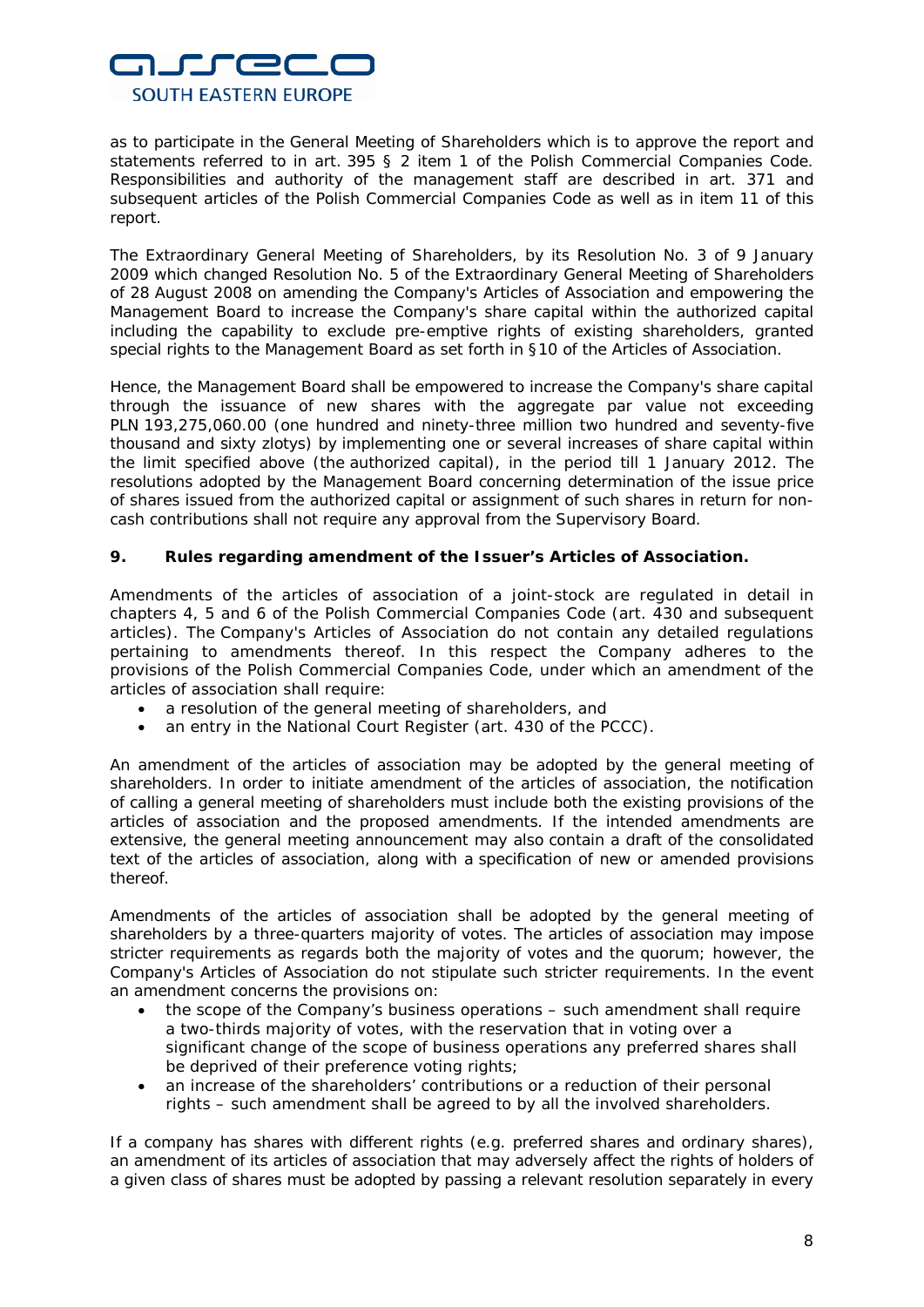

group (class) of shares. Such resolution may be passed by the required majority of votes cast in each of those groups. In a resolution on amendment of the articles of association, the general meeting of shareholders may authorize the supervisory board to prepare a consolidated text of the amended articles of association or to make other corrections of editorial nature.

In exceptional circumstances, the articles of association may be amended by a resolution of the management board recorded by a notary public, and not by a resolution of the general meeting of shareholders. This may happen in certain cases determined in the Polish Commercial Companies Code such as a decrease of the company's share capital (for instance, through the retirement of treasury shares which were not purchased by the company's employees during a given year).

#### Registration obligations:

An amendment of the articles of association shall become effective once it is entered in the National Court Register. Any amendment of the articles of association shall be submitted for registration by the company's Management Board, within 3 months from the adoption of a relevant resolution. However, when the articles of association are amended following an increase of the company's share capital, such amendment may be submitted for registration within 6 months from the adoption of a resolution on the share capital increase, or from the date of an approval to introduce the newly issued shares to public trading if such approval is granted, provided a request for such approval or an announcement of a share issuance is made within 4 months from the adoption of a resolution on the share capital increase.

**10. The manner of operation and essential authorities of the General Meeting of Shareholders, description of the shareholders' rights and the exercise thereof, and in particular the rules set forth by the Bylaws of the General Meeting of Shareholders provided such bylaws have been adopted, unless such information is determined directly by the provisions of law.**

# *Authorities of the General Meeting of Shareholders*

The General Meeting of Shareholders constitutes the Company's supreme governing body. The General Meeting of Shareholders operates pursuant to the generally applicable legal regulations as well as in accordance with the Company's Articles of Association, and the Bylaws of the General Meeting of Shareholders.

The General Meeting of Shareholders is competent in the following matters:

- 1) considering and approving the Management's report on the Company's business operations and the financial statements for the prior year,
- 2) adopting resolutions on the distribution of profit or coverage of loss, on determining the amounts of appropriations to the Company's reserve capital or other funds, on establishing the dividend right date, amount of dividend, and the dividend payment date,
- 3) acknowledging the fulfilment of duties by members of Company's governing bodies,
- 4) make decisions as to the claims concerning the redress of the damage inflicted in the establishment of the Company, performance of management or supervision
- 5) taking decisions concerning the received claims for compensation of losses incurred whilst establishing, managing or supervising the Company,
- 6) passing resolutions on disposal, leasing or establishing a limited property right on the Company's enterprise or on any organized part thereof,
- 7) passing resolutions on the Company's merger with another company, on liquidation of the Company and appointment of a liquidator,
- 8) passing resolutions on issuance of convertible or privileged bonds or subscription warrants as indicated in art. 453 § 2 of the Commercial Companies Code,
- 9) amending the Company's Articles of Association, inclusive of passing resolutions on increase or decrease of the Company's share capital,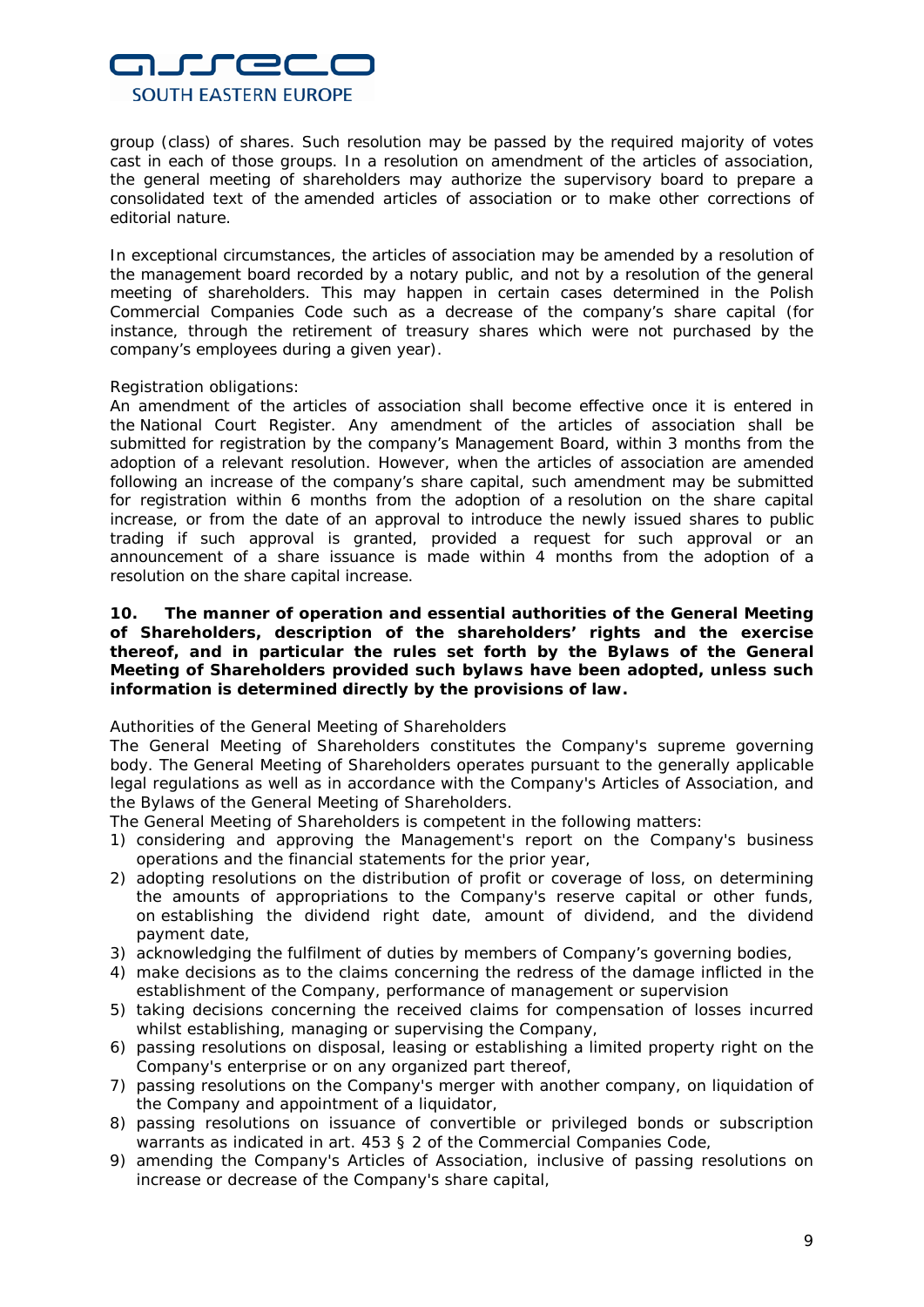

- 10) changing the scope of the Company's business operations,
- 11) defining the principles for remuneration payable to members of the Supervisory Board,
- 12) adopting the Bylaws of the General Meeting of Shareholders,
- 13) passing resolutions on cancellation of shares,
- 14) taking other decisions provided for in the provisions of law and the Articles of Association, as well as settlement of cases submitted by the Company's shareholders, Management Board or Supervisory Board.

The General Meeting of Shareholders may adopt resolutions concerning all the Company's matters, irrespective of the number of shares represented thereat, unless otherwise stated in the Commercial Companies Code and the Articles of Association.

#### *Rules for convening of the General Meeting of Shareholders*

The General Meeting of Shareholders may be ordinary or extraordinary. An Ordinary General Meeting of Shareholders shall be convened by the Management

Board not later than till 30 June of each successive calendar year. Should the Management Board fail to convene an Ordinary General Meeting of Shareholders in the deadline specified above, such General Meeting may be convened by the Supervisory Board.

An Extraordinary General Meeting of Shareholders shall be convened by the Management Board on its own initiative or upon request of shareholders representing at least onetwentieth of the Company's share capital. An Extraordinary General Meeting of Shareholders may be also convened by the Supervisory Board, should they deem it advisable. Furthermore, an Extraordinary General Meeting of Shareholders may be convened by shareholders representing at least half of the share capital or at least half of the total votes in the Company; such shareholders shall also elect the Chairman of the General Meeting of Shareholders.

A shareholder or shareholders representing at least one-twentieth of the Company's share capital may request the convening of an Extraordinary General Meeting of Shareholders as well as including certain issues in its agenda. Such request should be submitted to the Management Board, in writing or using means of electronic communication. In the event an Extraordinary General Meeting of Shareholders is not convened within two weeks of submitting such request to the Management Board, the competent registry court may authorize the requesting shareholders to convene an Extraordinary General Meeting of Shareholders themselves. The court shall also appoint the Chairman of such General Meeting of Shareholders.

The regulations concerning the court's authorization to convene a general meeting are provided in art. 401 of the Commercial Companies Code.

A general meeting of shareholders of a public company shall be convened at least 26 days prior to the date of holding the general meeting, by making an announcement to that effect on the company's website as well as in the manner required for disclosure of current information under the provisions of the Law on public offering, conditions governing the introduction of financial instruments to organized trading, and on public companies.

The announcement of convening of a public company's general meeting shall at least:

1) specify the date, time and place of the general meeting as well as detailed agenda for the general meeting;

2) provide a precise description of the procedures for participation in the general meeting and the exercise of voting rights, and in particular provide information on:

a) the shareholders' right to demand putting certain issues on the general meeting agenda,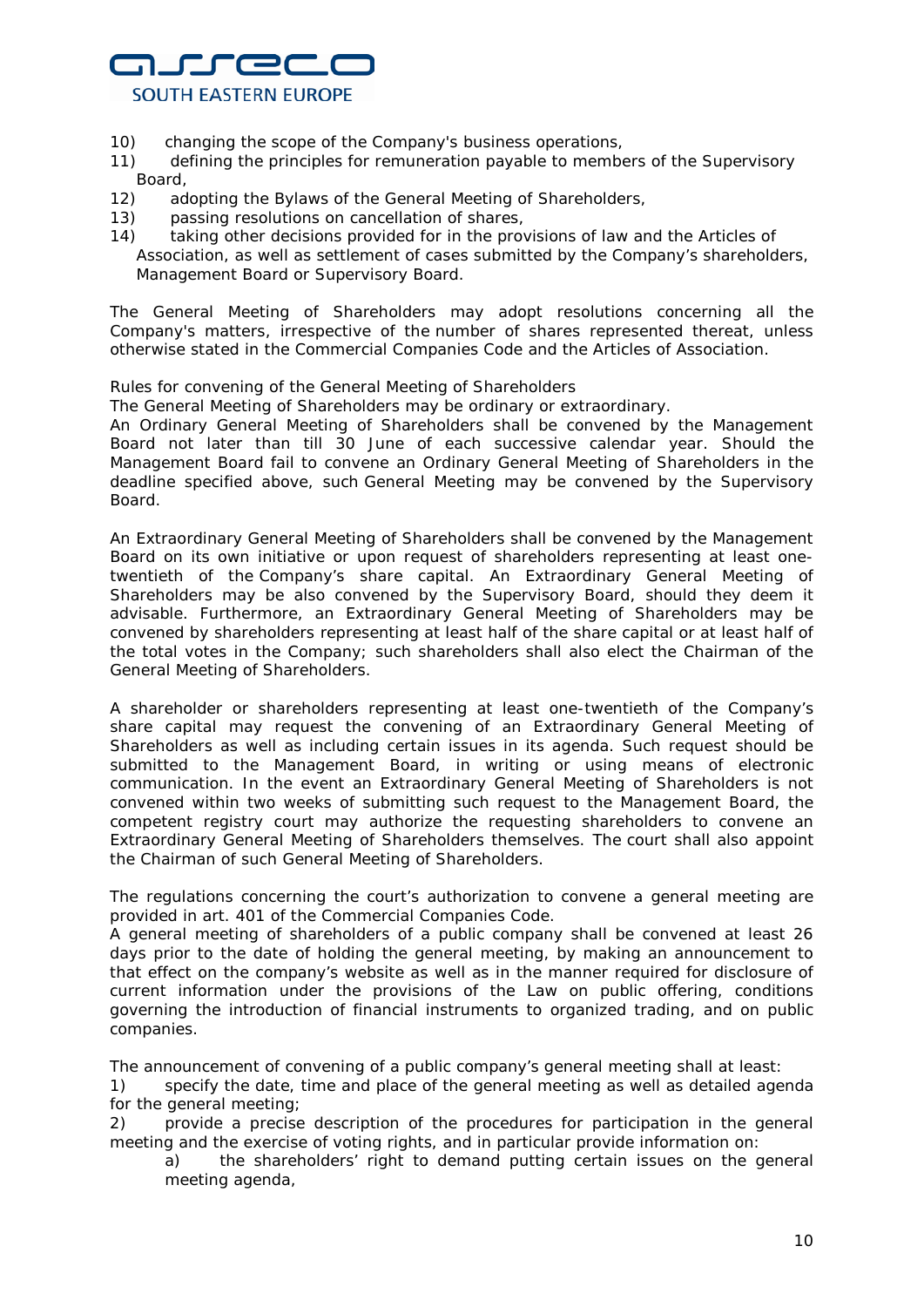# nurrec **SOUTH EASTERN EUROPE**

b) the shareholders' right to submit draft resolutions on the issues included in the meeting agenda or on the issues to be included in the meeting agenda before the date of the general meeting,

c) the shareholders' right to submit draft resolutions on the issues included in the meeting agenda during the course of the general meeting,

d) the manner of exercising of voting rights by a proxy inclusive of the document forms to be used in voting by a proxy, as well as on the manner of notifying the Company about establishing a proxy by means of electronic communication,

e) the possibility and manner of participating in the general meeting via means of electronic communication,

f) the manner of making utterances during the general meeting via means of electronic communication,

g) the manner of exercising of voting rights via correspondence or means of electronic communication;

3) specify the day of registration of participation in the general meeting;

4) inform that the only persons eligible to participate in the general meeting are the company's shareholders on the day of registration of participation in the general meeting;

5) indicate where and how a person eligible to participate in the general meeting may obtain the complete documentation which is to be presented to the general meeting as well as the texts of draft resolutions or, if no resolutions are intended for adoption, the comments of the company's management board or supervisory board concerning the matters included in the general meeting agenda or the matters to be included in the agenda before the date of the general meeting;

6) indicate the address of the website where information concerning the general meeting will be made available.

Furthermore, as of the date of convening of the general meeting of shareholders, the following information shall be provided in the company's website:

1) announcement of the convening of the general meeting,

2) information on the total number of shares in the company as well as on the number of votes carried by those shares as at the announcement date and, if the company has different classes of shares, also the presentation of the number of shares and votes represented by each class,

3) documents to be presented to the general meeting,

4) draft resolutions or, if no resolutions are intended for adoption, the comments of the company's management board or supervisory board concerning the matters included in the general meeting agenda or the matters to be included in the agenda before the date of the general meeting,

5) document forms enabling the exercise of voting rights by a proxy or via correspondence, if they are not sent directly to all the shareholders.

If the applicable provisions of law allow a power of proxy to participate and exercise voting rights at the General Meeting to be granted in electronic form, a person entitled to participate in the General Meeting shall notify the Company in case they grant such a power of proxy. The notification may be made in writing or in electronic form. A notification made in electronic form shall be sent to the Company by e-mail to the address indicated on the Company's website or in the announcement of convening of the General Meeting. The Management Board may determine another method for submitting such notification. The required method of notification shall be each time indicated in the announcement of convening of the General Meeting.

Such notification shall include:

a. first name and surname or corporate name of the principal, and first names and surnames of the persons authorized to grant a power of proxy on the principal's behalf,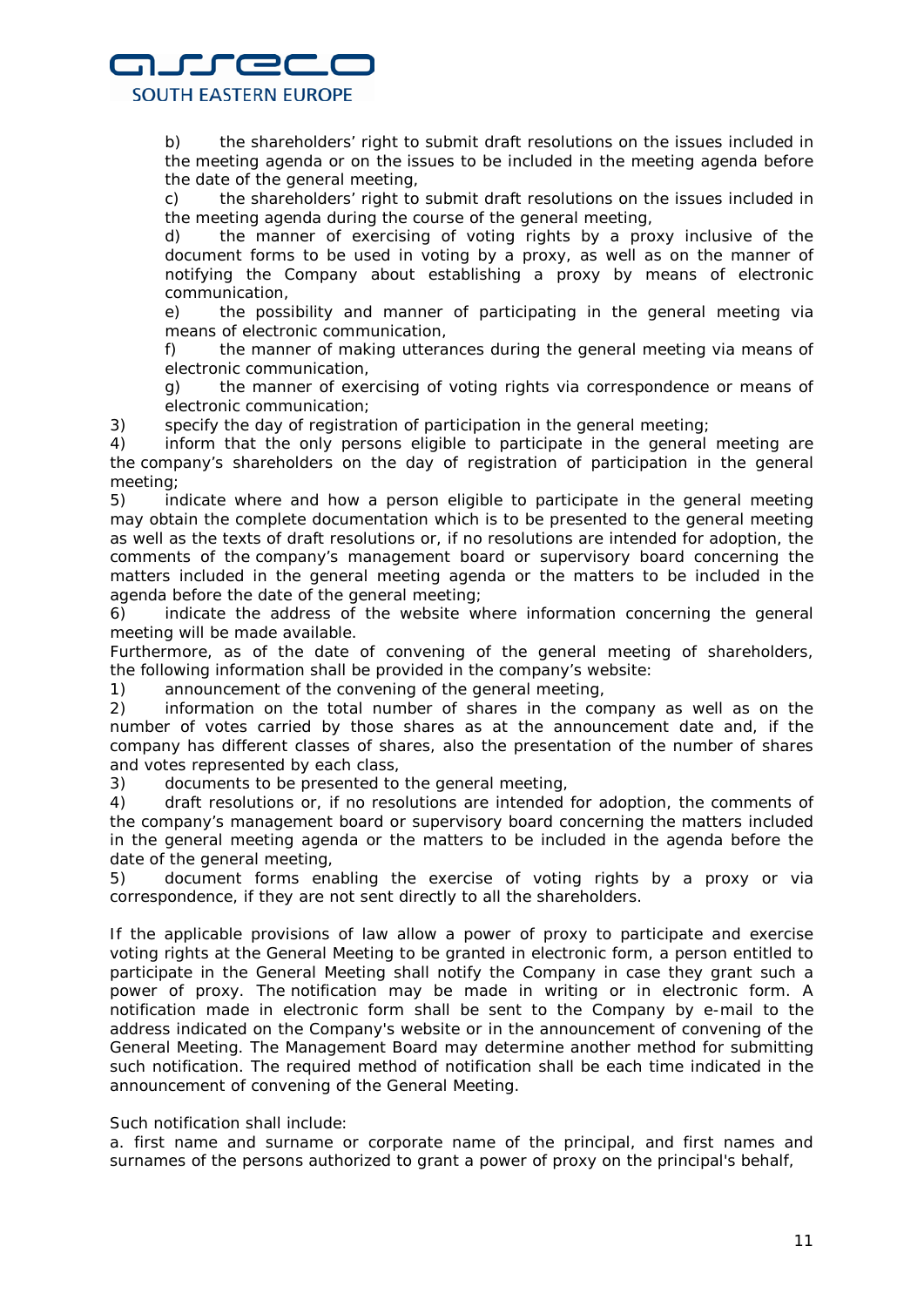# nurrec **SOUTH EASTERN EUROPE**

b. type and number of the identity document as well as the principal's personal identification number (PESEL) in case of natural persons, or company registration number (KRS) in case of legal persons entered in the register of entrepreneurs,

- c. first name and surname of the proxy,
- d. place of residence (corporate seat) of both the principal and the proxy,
- e. phone number and e-mail address enabling continuing contact with the principal,
- f. date of granting the power of proxy,
- g. indication of the General Meeting the power of proxy is granted for,

h. scope of the power of proxy, and in particular any limitations of the power of proxy as well as indication whether the proxy may designate further proxies,

i. indication whether the power of proxy is revocable.

Such notification shall be submitted to the Company allowing the time for identification of the principal and his designated proxy and in any case not later than two days before the date of the General Meeting.

#### *Rules for Conducting the General Meeting of Shareholders*

Every participant is required to sign in the list of attendance immediately after coming to the place of the General Meeting. Before signing in the list of attendance, participants are obliged to present a document proving their identity beyond any doubt. Whereas, persons acting as representatives, before signing in the list of attendance, are additionally obliged to submit in the record documents confirming undoubtedly their legitimate authorization to represent the person entitled to participate in the General Meeting. Furthermore, a proxy whose power of proxy has been granted in electronic form, before signing in the list of attendance, is additionally obliged to submit in the record a print-out of their letter of proxy or to send such letter of proxy by e-mail to the address indicated on the Company's website or in the announcement of convening of the General Meeting.

The General Meeting shall be opened either by Chairman of the Supervisory Board or by his designated person. In case Chairman of the Supervisory Board or his designated person is absent, the General Meeting shall be opened by President of the Management Board or a person so designated by the Management Board. Afterwards the person opening the General Meeting shall give an order to elect the Chairman. The Chairman shall be elected from among all the participants. The Chairman shall be elected in a secret ballot. The person opening the General Meeting shall oversee the proper conduct of such voting and announce the result thereof.

Immediately after being elected, the Chairman shall take charge over the General Meeting from the person opening the General Meeting, and also sign the list of attendance. Having taken up their position, the Chairman may order election of a threeperson Returning Committee to calculate the voting results and perform other activities connected with the voting process. Members of the Returning Committee shall be elected in a secret ballot.

The Chairman shall be responsible for managing the proceedings of the General Meeting, and in particular for:

- 1) ensuring efficient conduct of the General Meeting in accordance with the adopted agenda and with due observance of the rights and interests of all shareholders,
- 2) counteracting any abuse of rights by the General Meeting participants,
- 3) allowing the meeting participants to speak or forbidding the speakers to continue,
- 4) closing and announcing the lists of candidates,
- 5) reading the draft resolutions out,
- 6) commanding particular votes and overseeing the proper conduct of voting,
- 7) announcing the results of voting,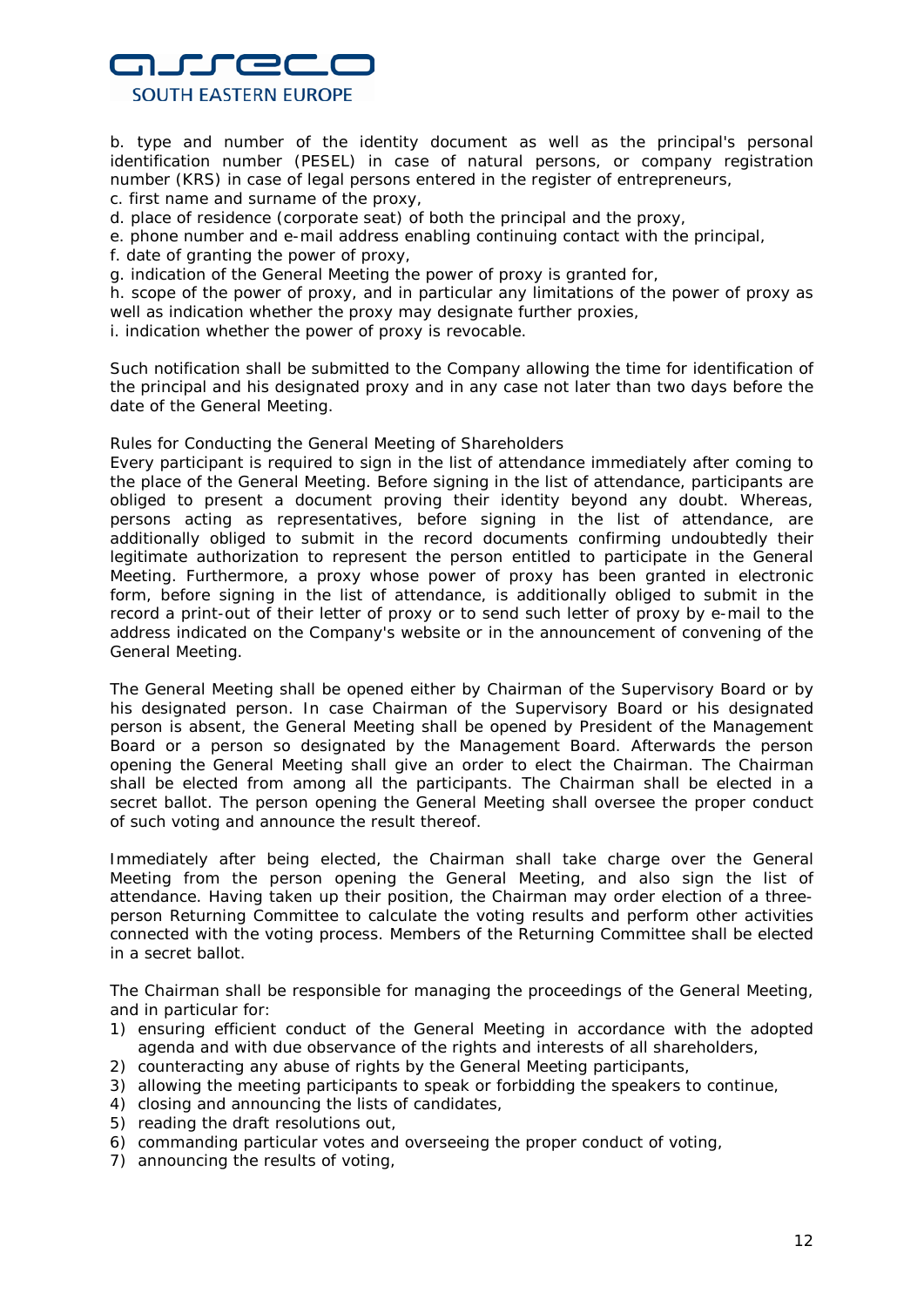

- 8) ordering short breaks in the proceedings of the General Meeting, which shall not constitute an adjournment of the session, for technical or organizational reasons but also in order to call on competent security staff to remove a participant from the venue of the General Meeting in the event they impede orderly conduct of the General Meeting and their behaviour is aggressive or importunate towards other meeting participants,
- 9) bringing any procedural issues for debate,
- 10)changing the order of consideration of particular issues included in the meeting agenda,
- 11)interpretation of the provisions of the Bylaws of the General Meeting.

The General Meeting may, at the Chairman's motion, resolve to limit the time of utterances and close the list of speakers, provided the meeting participants have already spoken both in favour of and against adoption of the proposed resolution. The Chairman shall have the right to make final editorial changes of a motion being put to a vote, if the wording of a proposed resolution has not been clearly formulated by the discussion participants. Having taken charge over the General Meeting, the Chairman shall:

- 1) determine whether the General Meeting was properly convened or in case the General Meeting is held without being formally convened – whether the entire share capital is represented at the General Meeting and if none of the participants raises an objection against such meeting to take place or against resolving on any particular issue included in the agenda,
- 2) state whether the General Meeting is able to pass resolutions.

In the event there are no grounds for determining that the General Meeting was properly convened and that it is able to pass resolutions, the Chairman shall close the General Meeting. Having determined the General Meeting is able to pass resolutions, the Chairman shall read out the agenda of the General Meeting and order a vote on the resolution on adopting the agenda. Any matters that do not require adoption of a resolution may be subject to consideration by the General Meeting even if they were not included in the meeting agenda. No resolution may be passed on issues that are not included in the meeting agenda, unless the Company's entire share capital is represented at the General Meeting and none of the participants raises an objection against passing such a resolution. Resolutions on convening an Extraordinary General Meeting as well as resolutions of procedural nature may be passed despite not being included in the meeting agenda. The General Meeting may pass a resolution on removing a particular issue from the meeting agenda. A motion for adopting such a resolution should be duly justified.

Draft versions of the resolutions to be passed by the General Meeting shall be prepared by a corporate body of the Company or by the persons who convened or requested convening of the General Meeting. Each participant may, during the course of the General Meeting, propose draft resolutions concerning the issues included in the meeting agenda. Participants are required to inform the Chairman about their intention of proposing draft resolutions and to submit such draft resolutions in writing to the Chairman, at the latest after the General Meeting passes a resolution on adopting the meeting agenda. If two or more draft resolutions are proposed on the issue included in the meeting agenda, a list of draft resolutions shall drawn up. Such a list shall mention at the first place the draft resolution prepared by a corporate body of the Company or by the persons who convened or requested convening of the General Meeting, and afterwards further draft resolutions in the sequence of being proposed, including the names of persons proposing each draft resolution.

Before consideration of any issue is commenced, the actual state of the matter shall be presented by the Chairman or by his designated person. Afterwards the Chairman shall read out the draft resolution, provided the subject issue requires adoption of a resolution. In the event several draft resolutions are proposed on the subject issue, the Chairman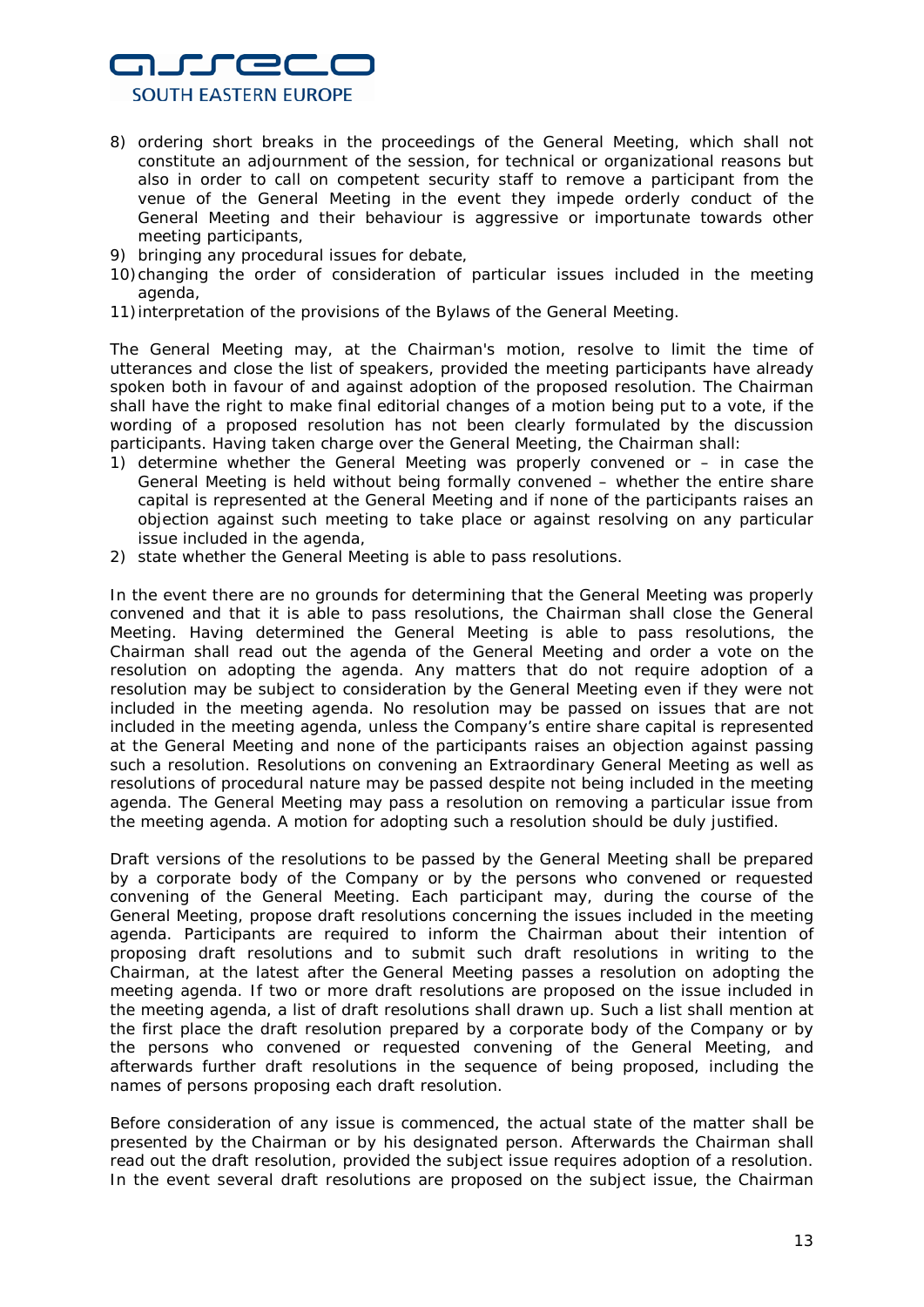

shall read them out in the sequence resulting from the list of draft resolutions. If the texts of draft resolutions are made available to participants during the discussion and voting, the Chairman may refrain from reading the draft resolutions out and, instead of that, just mention them all in the sequence resulting from the list of draft resolutions. During the discussion each participant may submit motions, supported by appropriate justification, for changing any of the draft resolutions. The Chairman shall accept the proposed amendment of a draft resolution on condition none of the participants raises an objection against such amendment. In the event any objection is made, the Chairman shall put the proposed amendment to a vote. The General Meeting shall pass a resolution either on acceptance or rejection the proposed amendment.

Having ascertained no further utterances or motions are made, the Chairman shall close the discussion and order voting over draft resolutions on a particular issue taking into account any earlier adopted amendments. Voting over draft resolutions on a particular issue shall be conducted in the sequence of appearance in the list of draft resolutions. If as a result of voting a particular draft resolution receives a majority of votes required to pass a resolution, such resolution shall be deemed adopted in the shape proposed in its draft. In such event the remaining draft resolutions on the same issue shall not be put to vote.

Voting at the General Meeting shall be open unless the provisions of the Polish Commercial Companies Code or the Articles of Association require taking a secret ballot.

4. Secret ballots shall be administered during the Supervisory Board election and when voting on the motions for dismissal of members of the Company's governing bodies or liquidators, for holding such persons accountable as well as on the motions concerning any other personal matters. A secret ballot shall be also taken upon request of even one of the attending participants.

Each share confers the right to one vote at the General Meeting.

Subject to the provisions of the Commercial Companies Code and the Articles of Association, resolutions of the General Meeting shall be adopted by a simple majority of votes cast, irrespective of the number of shares represented at the General Meeting.

Voting shall be carried out by the method of electronic cards or by the method of voting cards. In the event of voting by the method of electronic cards, shareholders and shareholder proxies shall be provided with such electronic cards. Voting shall be executed by putting the appropriate end of the electronic card into the card reader. The detailed guidelines for voting by the method of electronic cards are each time determined in the voting instructions attached with the meeting record and made available to all attending shareholders. The votes cast are counted by an electronic device, the voting result is printed and subsequently signed by members of the Returning Committee and the Chairman. Should any justified doubts arise with regard to the correct counting of the votes, upon request of a shareholder or a group of shareholders or their proxies, the Chairman may order to repeat the vote by the method of voting cards.

In the event of voting by the method of voting cards, shareholders and shareholder proxies shall be provided with such voting cards stamped with the Management Board seal. Voting shall be executed by marking the desired option on the voting card. Subsequently, voting cards shall be thrown into the ballot box. The votes cast are counted by a three-person Returning Committee as earlier elected by the General Meeting.

Taking part in a vote via correspondence is not admissible.

Once a vote is completed the Chairman shall announce the result thereof.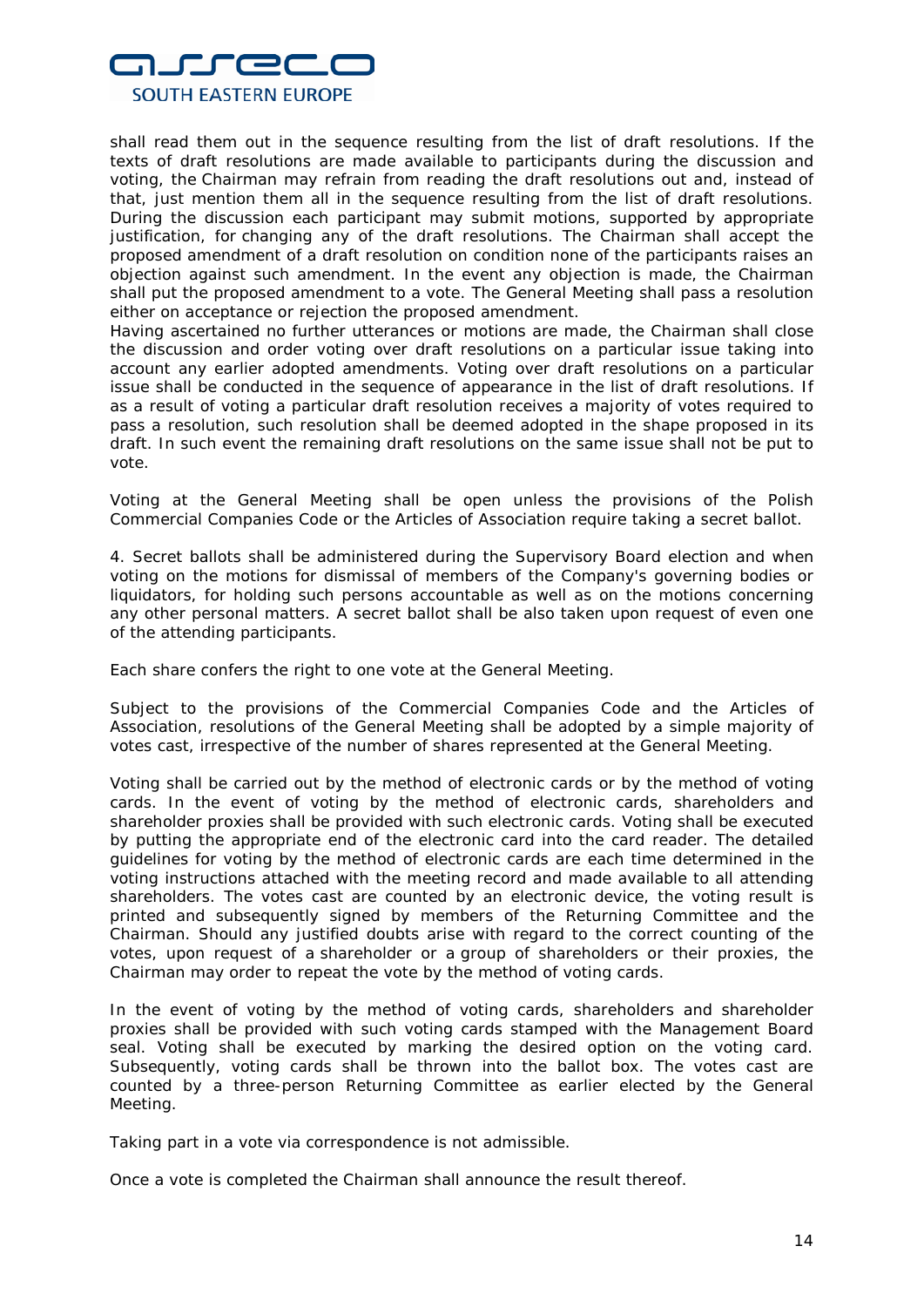

The General Meeting may pass a resolution on adjournment of its session. Adjournments may not last longer than thirty days in aggregate. A resolution on adjournment of the General Meeting should specify the date and time when the session of the General Meeting shall be resumed. Should a resolution on adjournment of the General Meeting be adopted, maintaining the identity of its participants shall not be obligatory for the Meeting to continue. A resolution on adjournment of the General Meeting does not require any additional announcement of convening or resuming the General Meeting or any additional publication of its agenda. Should the General Meeting adjourn its session, the resolutions adopted prior to the adjournment shall be recorded in the minutes with a remark that General Meeting was adjourned. Resolutions adopted after the resumption of the General Meeting shall be recorded in separate minutes, and if several adjournments take place, separate minutes shall be taken for each of the sessions. Every record of the minutes shall be appended with a list of attendance at the particular session of the General Meeting.

The Chairman may order short breaks of the General Meeting for technical reasons. In such event the Chairman shall inform the participants of the time and place the General Meeting shall be resumed.

After addressing all the items on the agenda, the Chairman shall announce closure of the General Meeting.

Resolutions of the General Meeting shall be recorded in the minutes prepared by a notary public. A record of the minutes shall include in particular:

a) statement whether the General Meeting was properly convened and whether it is able to pass resolutions,

b) adopted resolutions,

c) with respect of every resolution, an indication of the number of shares rendering valid votes, interest of such shares in the Company's share capital, the total number of valid votes cast, the numbers of votes "For", "Against", and "Abstain" as well as any objections raised.

The minutes shall be appended with the list of attendance. A copy of the minutes along with the evidence of convening of the General Meeting, and the letters of proxy and other documents accompanying the letters of proxy, shall be retained by the Management Board in the Book of Minutes. Furthermore, in the Book of Minutes should be included the Returning Committee records of the voting results, provided a Returning Committee is elected, as well as voting cards in the event of voting by the method of voting cards.

# **11. Compositions, last year changes in the compositions, and operations of the Issuer's management, supervisory and administrative bodies and their committees.**

#### **Management Board:**

The Management Board operates pursuant to the Polish Commercial Companies Code, in particular art. 371 and subsequent articles of the PCCC, as well as in accordance with the Company's Articles of Association, and the Management Board Bylaws.

The Management Board shall manage the Company's operations and assets and represent the Company outside in relations with courts, administration bodies, and other third parties. The Management Board shall take decisions concerning all the matters which, under the provisions of law or these Articles of Association, are not specifically reserved for the Supervisory Board or General Meeting of Shareholders.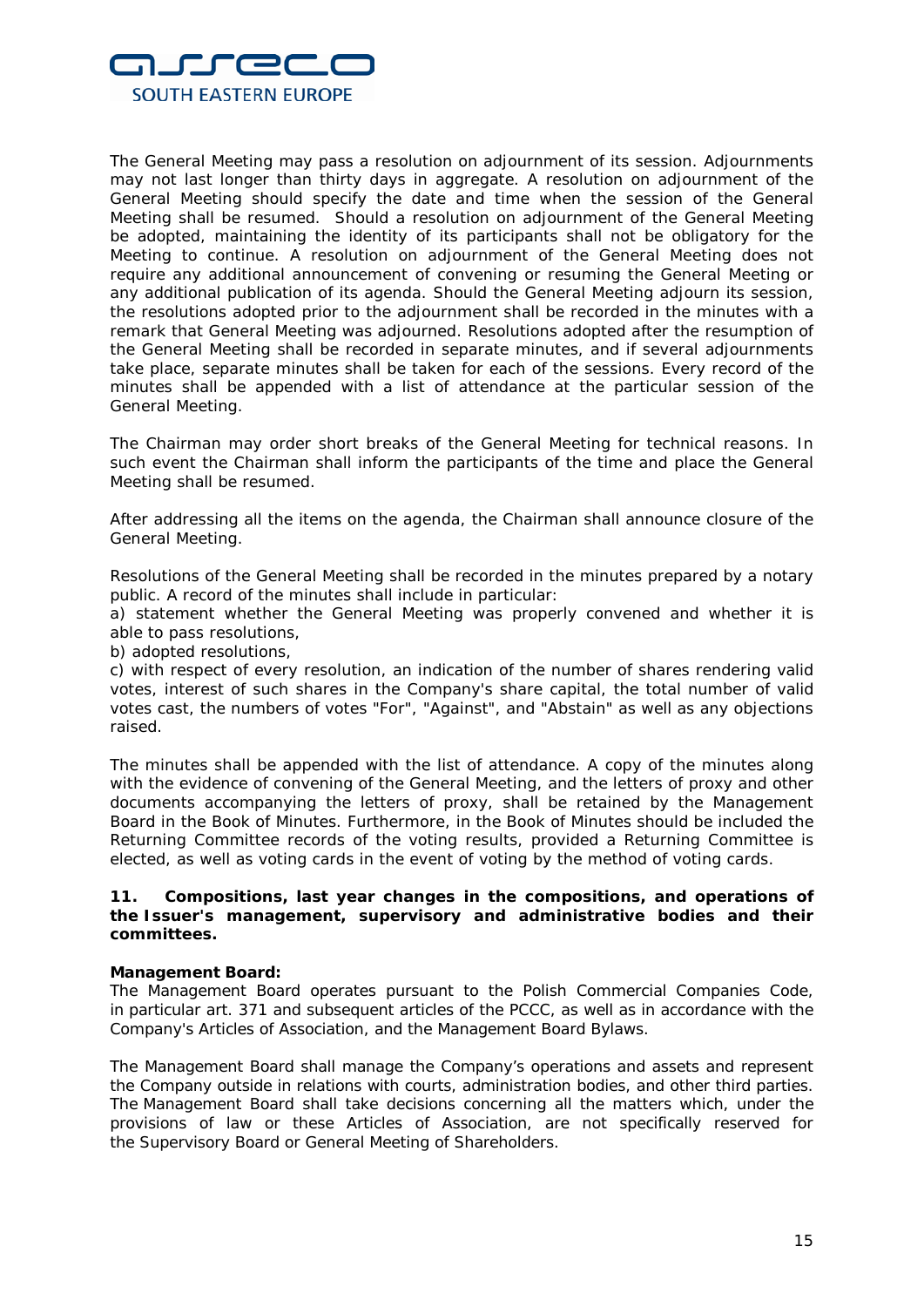

Execution of Management Functions:

The Management Board shall operate basically by holding meetings and passing resolutions that concern the Company's business and execution of management functions. Activities of the Management Board shall be managed by President of the Management Board, and during his absence by another Member of the Management Board designated by the President. Members of the Management Board are obliged to take an active part in the Management Board meetings.

Periodical (holiday) leaves from the execution of management functions shall be allowed to Members of the Management Board by President of the Management Board.

President of the Management Board shall exercise superior control over all the Company's employees and organizational units which are directly subordinated to Members of the Management Board.

President of the Management Board is entitled to take individual final decisions on the Company's internal relations, and in particular on the employee relations. Given such authority President of the Management Board may overrule a decision made by another Member of the Management Board, unless a prior resolution of the Management Board or the provisions of law require otherwise.

The detailed delegation of authorities to individual Members of the Management Board shall be determined by a separate resolution. By adopting an appropriate resolution, the Management Board may change the distribution of supervisory and management responsibilities delegated to individual Members of the Management Board in particular areas of the Company's business.

The Management Board may temporarily assign to any of its Members additional responsibilities, other than those resulting from the regular distribution of work, by adopting a resolution stipulating the scope and the period of performing such tasks.

The Management Board may grant a power of attorney. The power of attorney may be granted by a resolution adopted unanimously by all Members of the Management Board. The Management Board may also appoint proxies in order to perform specific assignments, who shall be authorized to act within the limitations of the received letter of proxy.

The power of attorney or proxy may be withdrawn upon a motion of each Member of the Management Board, acting on the basis of representation as entered in the register of entrepreneurs. A motion for withdrawal of the power of attorney or proxy filed by one Member of the Management Board shall be binding upon all other Members of the Management Board.

The Management Board shall pass resolutions particularly on the following matters:

- 1/ Determining a development strategy both for the Company and its Capital Group, and introducing any necessary modifications during the implementation of such strategy, as well as defining the principles for ownership supervision and management of the Capital Group, inclusive of its financial management.
- 2/ Determining the Company's asset and financial plans and their implementation schedules.
- 3/ Taking decisions concerning the establishment or liquidation the Company's organizational entities or units.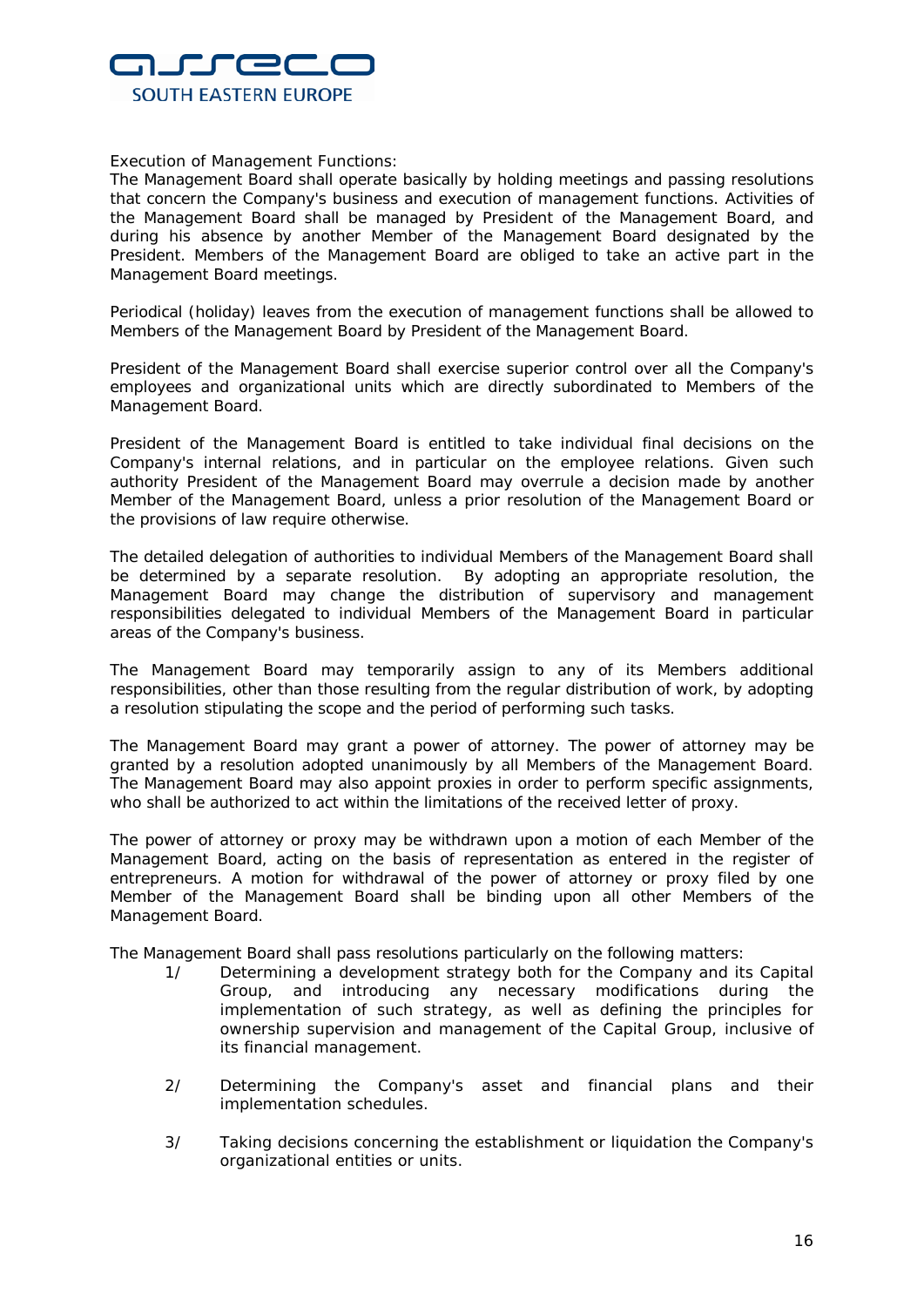

- 4/ Determining the Company's organizational regulations, work regulations, and employee remuneration regulations, as well as introducing amendments of such regulations.
- 5/ Accepting annual financial statements of the Company and annual consolidated financial statements of the Capital Group, as well as annual reports on the Company's operations and on the Group's operations, in sufficient time to receive opinion of the Supervisory Board and approval by the General Meeting of Shareholders in accordance with the Company's the Articles of Association and the applicable provisions of law.
- 6/ Delegation of responsibilities among the Management Board Members.
- 7/ Determining and amending the Management Board Bylaws.
- 8/ Granting a power of attorney.
- 9/ Submitting motions to the Supervisory Board or the General Meeting of Shareholders in all the matters which, under the provisions of law and the Company's Articles of Association, are specifically reserved to the competence of those governing bodies.
- 10/ Convening of Ordinary and Extraordinary General Meetings of Shareholders, as well as proposing the meeting agenda and preparing draft resolutions.

Each Member of the Management Board shall be entitled and obliged to manage the matters assigned to him/her under the Management Board resolution on delegation of responsibilities among the Management Board Members.

However, if before taking a decision on a particular matter, any of the remaining Members of the Management Board raises an objection or the matter needs to be addressed by collective decision (pursuant to the Commercial Companies Code, the Company's Articles of Association or the Management Board Bylaws), then such matter shall be decided by a resolution of the Management Board.

Bearing in mind the best interest of the Company, the Management Board sets forth the strategy and the main objectives of the Company's operations, and submits them to the Supervisory Board. The Management Board is liable for the implementation and performance of the same. The Management Board cares for transparency and effectiveness of the Company management system and the conduct of its business in accordance with the legal regulations and best practice.

While making decisions on corporate issues, Members of the Management Board should act within the limits of justified economic risk, i.e. after consideration of all information, analyses and opinions, which, in the reasonable opinion of the Management Board, should be taken into account in a given case in view of the Company's interest. While determining the interest of the Company, one should keep in mind the justified in long-term perspective interests of the shareholders, creditors, employees of the Company and other entities and persons cooperating with the Company, as well as the interests of local community.

In transactions with shareholders and other persons whose interests have impact on the interest of the Company, the Management Board should act with utmost care to ensure that the transactions are conducted at arms' length.

A Management Board Member should display full loyalty towards the Company and avoid any actions which could lead to implementing exclusively own material interest. If a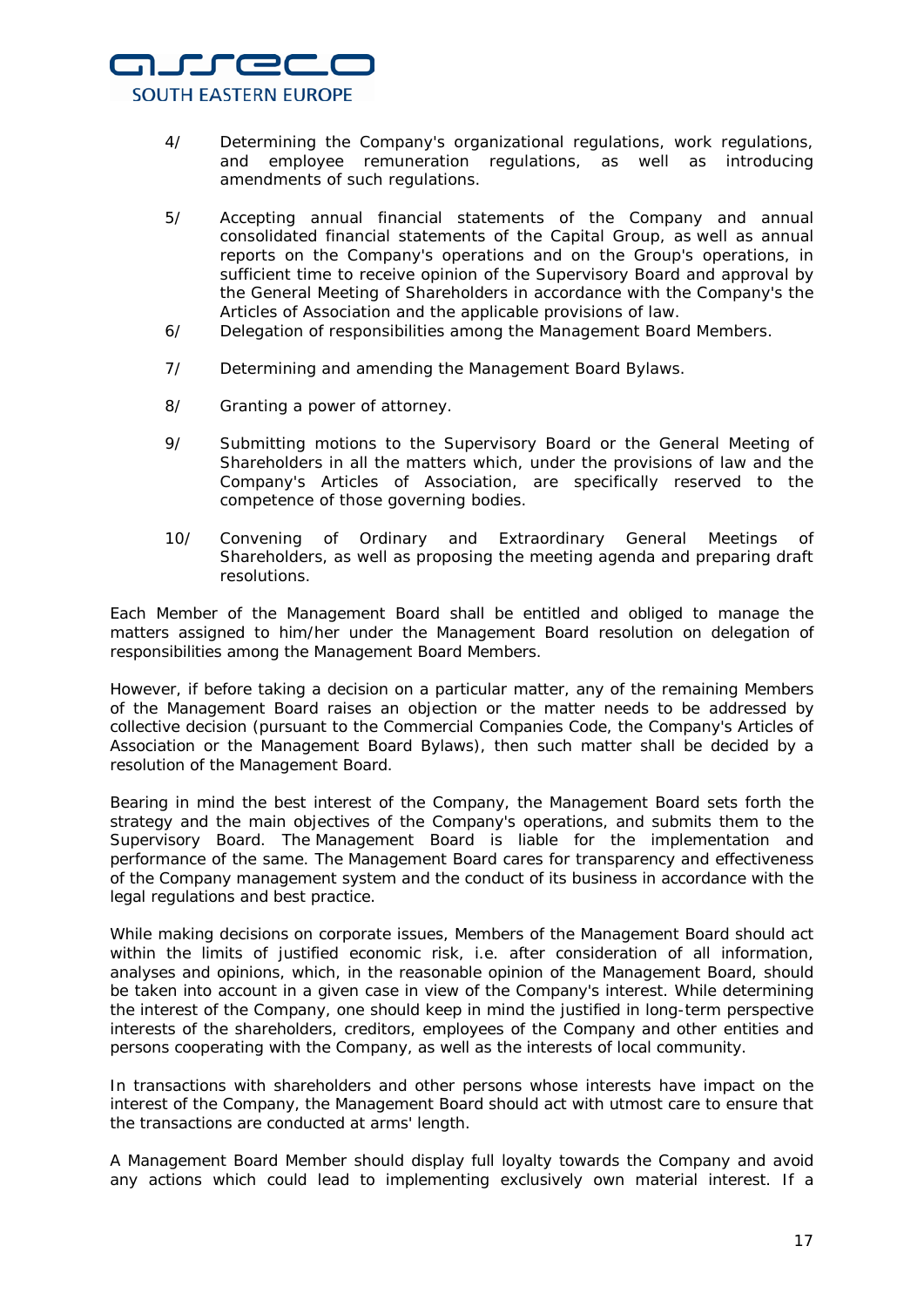

Management Board Member receives information on the possibility of making an investment or another advantageous transaction concerning the subject of the Company's business, he/she should present such information immediately to the Management Board for the purpose of considering the Company's ability to take advantage of such opportunity. Such information may be used by a Management Board Member or passed over to a third party only upon consent of the Management Board and only when this does not infringe the Company's interest.

Members of the Management Board are obligated to inform the Supervisory Board of each conflict of interest in connection with the performed function or of the risk of such conflict.

# Meetings of the Management Board:

The Management Board shall hold meetings at least once per two months. Meetings of the Management Board shall be held at the Company's registered seat or in other places as may be indicated by President of the Management Board. Meetings of the Management Board shall be called by President or instead of him/her by Vice President of the Management Board. In justified cases any Member of the Management Board may convene a meeting. The person calling a meeting of the Management Board shall notify the Management Board Members accordingly at least 7 days before the date of such meeting, in writing or by electronic mail. In case of emergency, President or instead of him/her Vice President of the Management Board may decide on another manner or deadline to notify Members of the Management Board about the meeting date.

A notification of the Management Board meeting should provide the meeting agenda as well as the materials concerning the issues included in the meeting agenda, unless such materials shall be prepared for presentation at the meeting. The meeting agenda may be changed during the meeting provided none of the attending Members of the Management Board raises an objection against such change.

Each Member of the Management Board shall be entitled to request for including a certain issue in the meeting agenda on condition he/she prepares a relevant draft resolution of the Management Board and an appropriate, written or oral, justification thereof two days in advance, with reservation that President of the Management Board may request for including a certain issue in the meeting agenda at any time.

All the support activities related to convening and conducting a meeting of the Management Board shall be performed by the Management Office or by a person so designated by President of the Management Board. Minutes of the Management Board meeting shall be taken in complete or abridged version. Upon consent of all Members of the Management Board, the preparation of the meeting minutes may be abandoned on condition the resolutions adopted at the meeting are recorded otherwise. The meeting minutes shall be subject to acceptance by the Management Board during the same meeting.

Subsequently the accepted meeting minutes shall be signed by President and all Members of the Management Board participating in the meeting covered by such minutes, as well as by the person taking the minutes. The original meeting minutes shall be retained in the Register of the Management Board Work.

# Passing of Resolutions:

Resolutions of the Management Board shall be adopted by a simple majority of votes, except for granting the power of attorney which shall be subject to obtaining consent of all the Management Board Members. Effective resolutions of the Management Board may be adopted on provision that all Members of the Management Board have been notified of the meeting and at least half of them are present at the meeting. In case the numbers of votes "for" and "against" are equal, the President's vote shall prevail.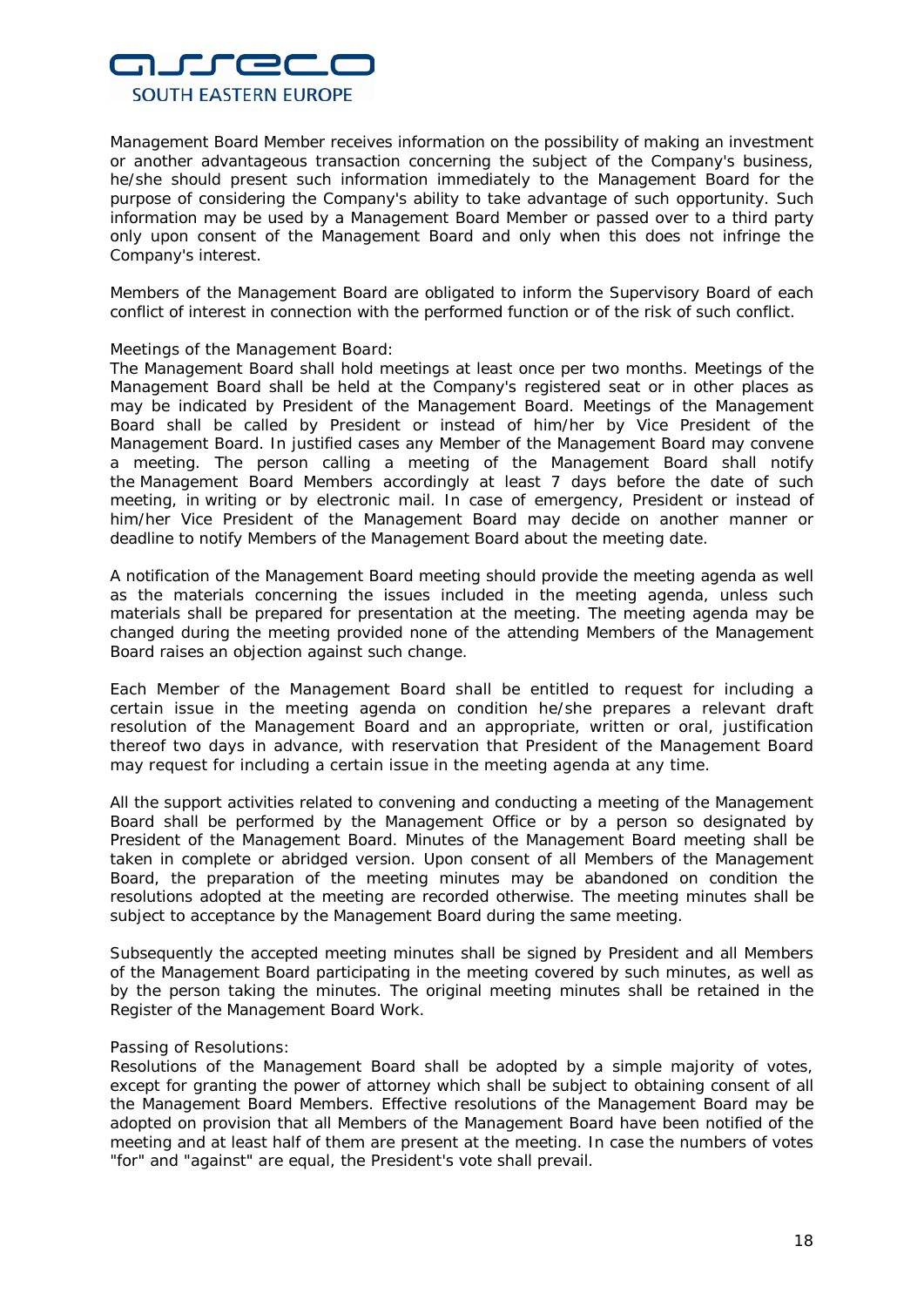

Meetings of the Management Board may be participated via phone or other means that enable mutual communication among all the Management Board Members participating in the meeting. Resolutions passed in this manner shall be effective provided all Members of the Management Board have been notified of the text of draft resolutions and that the meeting minutes are signed by Members of the Management Board participating in such meeting. Chairman of the Management Board meeting shall sign the meeting minutes on behalf of Members of the Management Board participating in such meeting via phone or other means of communication, in which case the meeting minutes signed in this manner shall be appended with the votes cast by Members of the Management Board participating in such meeting through the means of direct remote communication. Absent Members of the Management Board may also sign a separate document containing the minutes of the Management Board meeting, in which case such document shall be attached to the meeting minutes signed by other Members of the Management Board.

Members of the Management Board may also participate in adopting resolutions by casting their votes in the form of a signature under the document containing the text of a proposed resolution; however, resolutions passed in this manner shall be effective provided they are signed by all Members of the Management Board.

The Management Board may invite to its meeting the Company's employees or other persons competent in the issues to be discussed. Voting of the Supervisory Board shall be open. However, upon request of even one of the attending Members of the Management Board, President of the Management Board or the person in charge of the meeting shall administer a secret ballot.

Resolutions of the Management Board shall come into effect from the day when passed or on the date indicated therein. A resolution may be amended by passing a new resolution on the same issue.

As at 31 December 2010, and as at publication of this report, the Company's Management Board was composed of the following persons:

| Piotr Jeleński   | President of the Management Board      |
|------------------|----------------------------------------|
| Rafał Kozłowski  | Vice President of the Management Board |
| Miljan Mališ     | Vice President of the Management Board |
| Calin Barseti    | Member of the Management Board         |
| Dražen Pehar     | Member of the Management Board         |
| Miodrag Mirčetić | Member of the Management Board         |
| Hatice Ayas      | Member of the Management Board         |

#### **Supervisory Board:**

The Supervisory Board operates pursuant to the Polish Commercial Companies Code, the Company's Articles of Association, and the Supervisory Board Bylaws which were adopted by a resolution of the Supervisory Board of 18 January 2010.

The Supervisory Board shall exercise continuing supervision over the Company's activities in all areas of business. The Supervisory Board shall be composed of 5 (five) to 7 (seven) members to be appointed in accordance with the Company's Articles of Association. Each Member of the Supervisory Board may be reappointed to perform this function.

Mandate of a Member of the Supervisory Board shall expire prior to the end of the term of office in the event of:

1/ filing a written resignation to the Supervisory Board Chairman;

2/ dismissal in accordance with the Company's Articles of Association;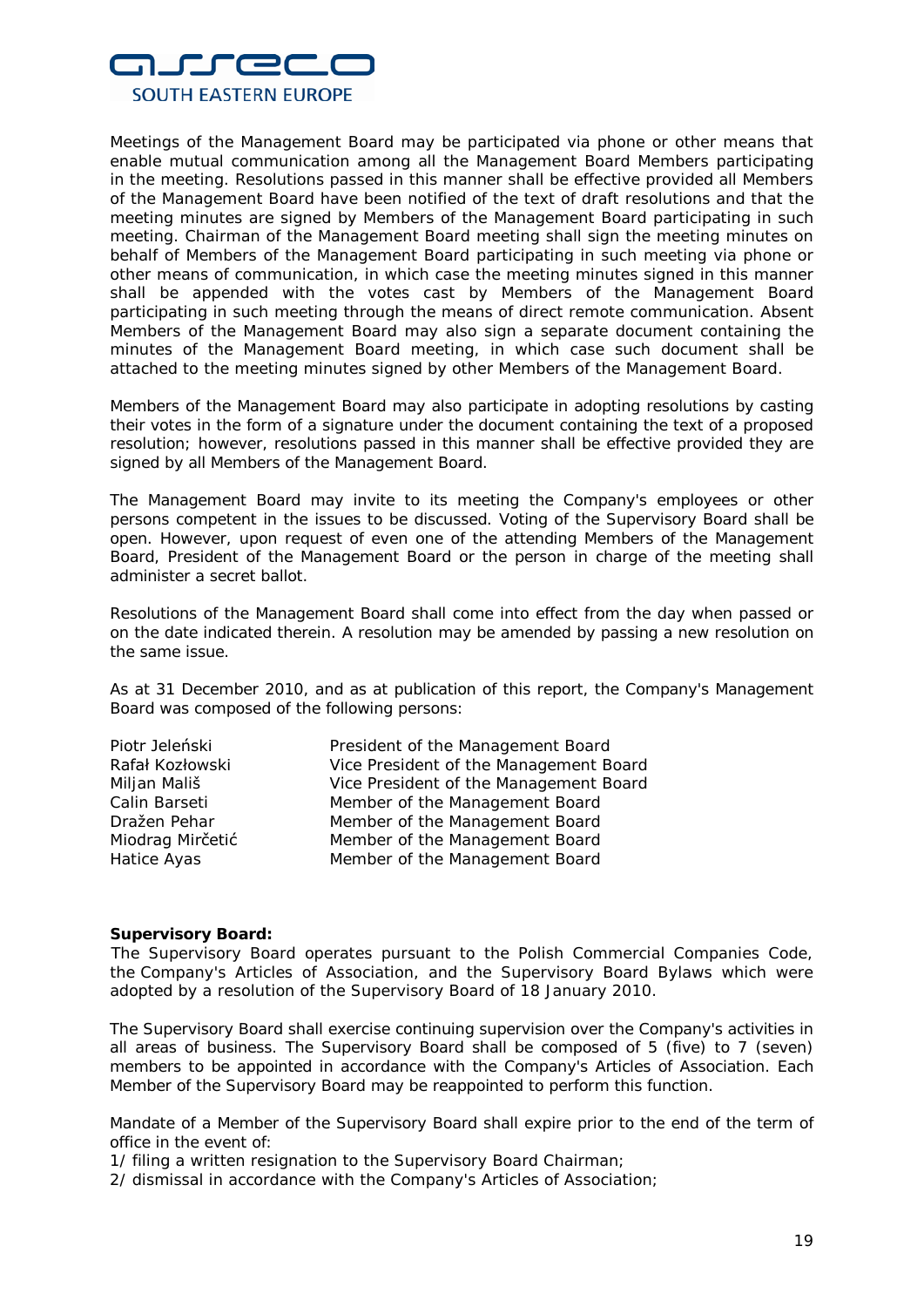

# 3/ death.

In the event of early expiry of the mandate of a Supervisory Board Member, the composition of the Supervisory Board shall be supplemented pursuant to the Company's Articles of Association.

Members of the Supervisory Board may be also appointed or dismissed during the term of office subject to the procedure determined by the Company's Articles of Association. Mandates of the Supervisory Board Members shall expire on the date of holding the General Meeting of Shareholders that approves the Company's financial statements for the last full financial year when the Supervisory Board Members performed their functions.

Members of the Supervisory Board may be paid remuneration as determined by a resolution of the General Meeting of Shareholders.

Members of the Supervisory Board shall provide to the Management Board quarterly statements on their organizational relationships with certain shareholders, in particular with majority shareholders, in order to enable the Company to disclose such information to the public.

A Member of the Supervisory Board is obliged to inform the Management Board about sale or purchase of the Company's shares or shares in the Company's parent or subsidiary as well as about any transactions with such companies provided these transactions have significant impact on the Member's financial standing. The Member of the Supervisory Board shall provide the above-mentioned information without delay so that it could be disclosed to the public by the Management Board in accordance with the provisions of law. If publication of such information is not required by law, any public disclosure thereof shall be subject to obtaining a prior consent of the Supervisory Board Member involved.

Authorities of the Supervisory Board:

The Supervisory Board shall exercise continuing supervision over the Company's business activities and its obligations include in particular:

1/ assessment of the Company's balance sheet and profit and loss account in terms of their conformity with the accounting books and evidence as well as with the actual state of affairs,

2/ assessment of the Management Board recommendations concerning the distribution of profit or coverage of loss, or motions for issuance of corporate bonds,

3/ submitting a written report on the results of actions specified in items 1 and 2 to the General Meeting of Shareholders,

In order to fulfil its responsibilities specified above, the Supervisory Board is authorized and obliged to examine activities of any kind undertaken by the Company's organizational units or employees, review the Company's assets, and inspect the Company's books and documents. The Supervisory Board should obtain regular information from the Management Board on any and all issues significant for the Company's business operations as well as on the risk involved therein and ways of managing such risk. To this effect, the Supervisory Board may impose a deadline for preparation of relevant reports and explanations.

In addition to the above obligations, the Supervisory Board shall be responsible for:

1/ representing the Company in the agreements with members of the Management Board as well as in any disputes with the Management Board or its members,

2/ defining the principles for employment and remuneration of members of the Management Board,

3/ approving the Bylaws of the Management Board,

4/ choosing certified auditors to audit the Company's financial statements,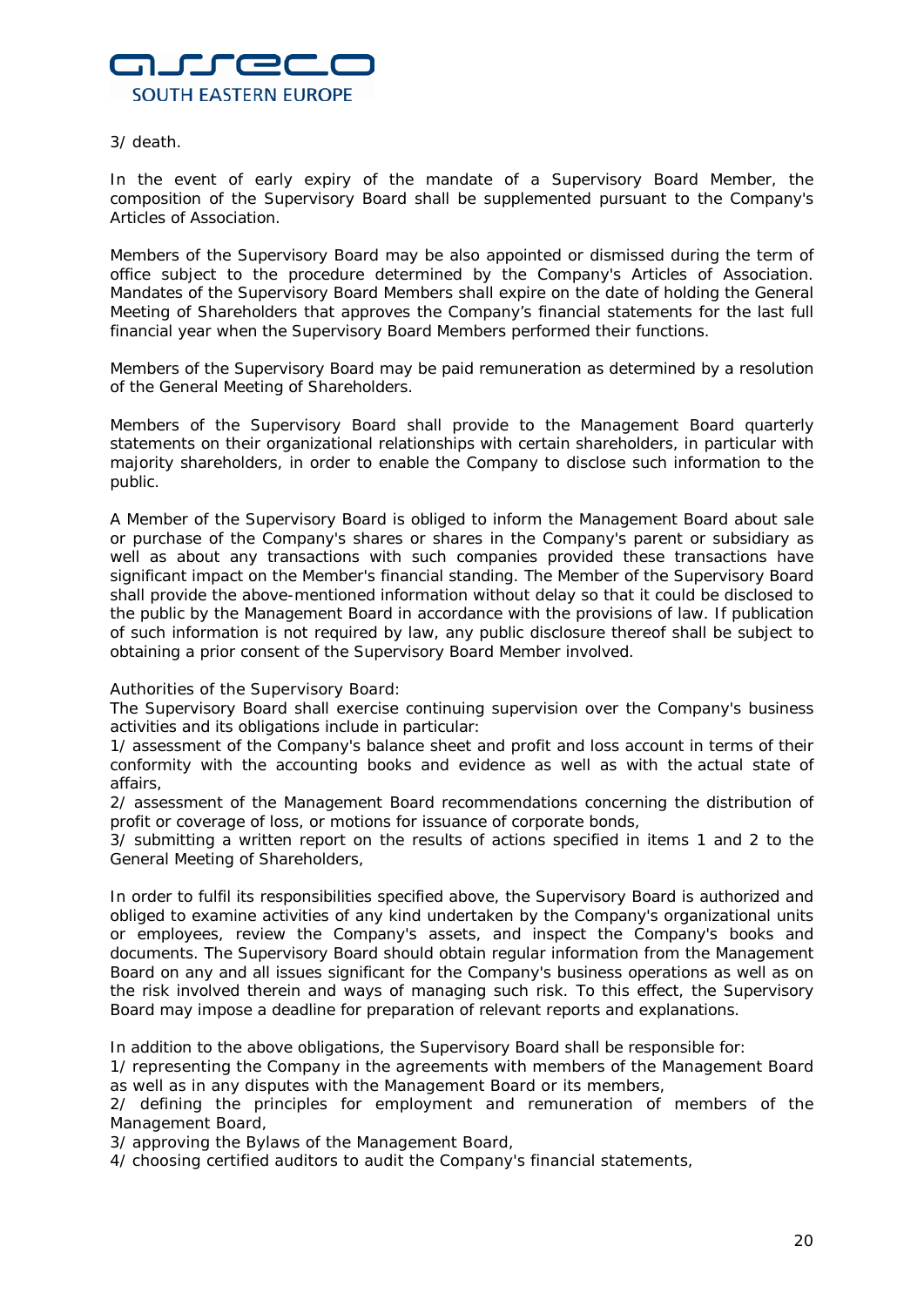

5/ determining the consolidated text of the amended Articles of Association and making other corrections of editorial nature as specified in a resolution of the General Meeting of Shareholders,

6/ appointing members of the Management Board (inclusive of President, Vice Presidents, and Members of the Management Board),

7/ adopting the Bylaws of the Supervisory Board,

8/ giving consent to a purchase or disposal of real estate or a share in real estate, expressing consent to granting a power of attorney by the Management Board,

9/ approving of the Company's annual financial plans and long-term business plans,

10/ giving consent, by a resolution, to an acquisition of own shares by the Company,

11/ giving consent to the granting of loans or taking out bank loans or borrowings by the Company, or to the assumption of other financial liabilities in excess of PLN 100,000 (one hundred thousand zlotys) or its equivalent in other currencies, in a single transaction or in a series of related transactions that have not been provided for in the Company's financial plans or business plans approved in accordance with the Articles of Association,

12/ giving consent to a purchase or disposal of real estate or a share in real estate or the right of perpetual usufruct, regardless of the value of assets to be purchased or disposed, if such a transaction has not been provided for in the Company's financial plans or business plans approved in accordance with the Articles of Association,

13/ giving consent to the incurring of expenses or capital expenditures by the Company or its subsidiaries and associates, and to the assumption of liabilities in excess of EUR 250,000 or its equivalent in other currencies, in a single transaction or in a series of related transactions that have not been provided for in the Company's financial plans or business plans approved in accordance with the Articles of Association,

14/ giving consent to the granting of any guarantees or sureties, and to the assumption of other off-balance-sheet liabilities or of an obligation to repair a damage, if such an action has not been provided for in the Company's financial plans or business plans approved in accordance with the Articles of Association,

15/ giving consent to a disposal, rental, pledge or registered pledge, mortgage or any other encumbrance or transfer of any part of the Company's assets, if such an action has not been provided for in the Company's financial plans or business plans approved in accordance with the Articles of Association,

16/ giving consent to the Company to purchase or acquire shares in other commercial companies as well as to enter into any personal or civil law partnerships,

17/ giving consent to a disposal of the Company's assets with a value exceeding 10% (ten percent) of the total net book value of fixed assets of the seller's entity to be determined on the basis of the latest financial statements examined by certified auditors, if such a transaction has not been provided for in the Company's financial plans or business plans approved in accordance with the Articles of Association,

18/ giving consent to a disposal, encumbrance, or free-of-charge transfer of copyrights and rights in inventions, industrial property rights, or other intellectual property rights, and in particular rights in the software source codes and trade marks, if such a transaction has not been provided for in the Company's financial plans or business plans approved in accordance with the Articles of Association,

19/ giving consent to the Company or its subsidiaries and associates to conclude agreements with the Company's Management Board or Supervisory Board members, shareholders or their related entities, where the total annual expenses exceed PLN 100,000 or its equivalent in other currencies, in a single transaction or in a series of related transactions that have not been provided for in the Company's financial plans or business plans approved in accordance with the Articles of Association. For the purposes of this provision the "related entity" means a person, company, or other entity that has either financial or family ties to any member of the Company's Management Board or Supervisory Board, or to the Company's shareholder. The "related entity" shall in particular include: (i) spouse, (ii) children, (iii) grandchildren, (iv) parents, (v) grandparents, or (vi) brothers and sisters as well as (vii) any entity indirectly or directly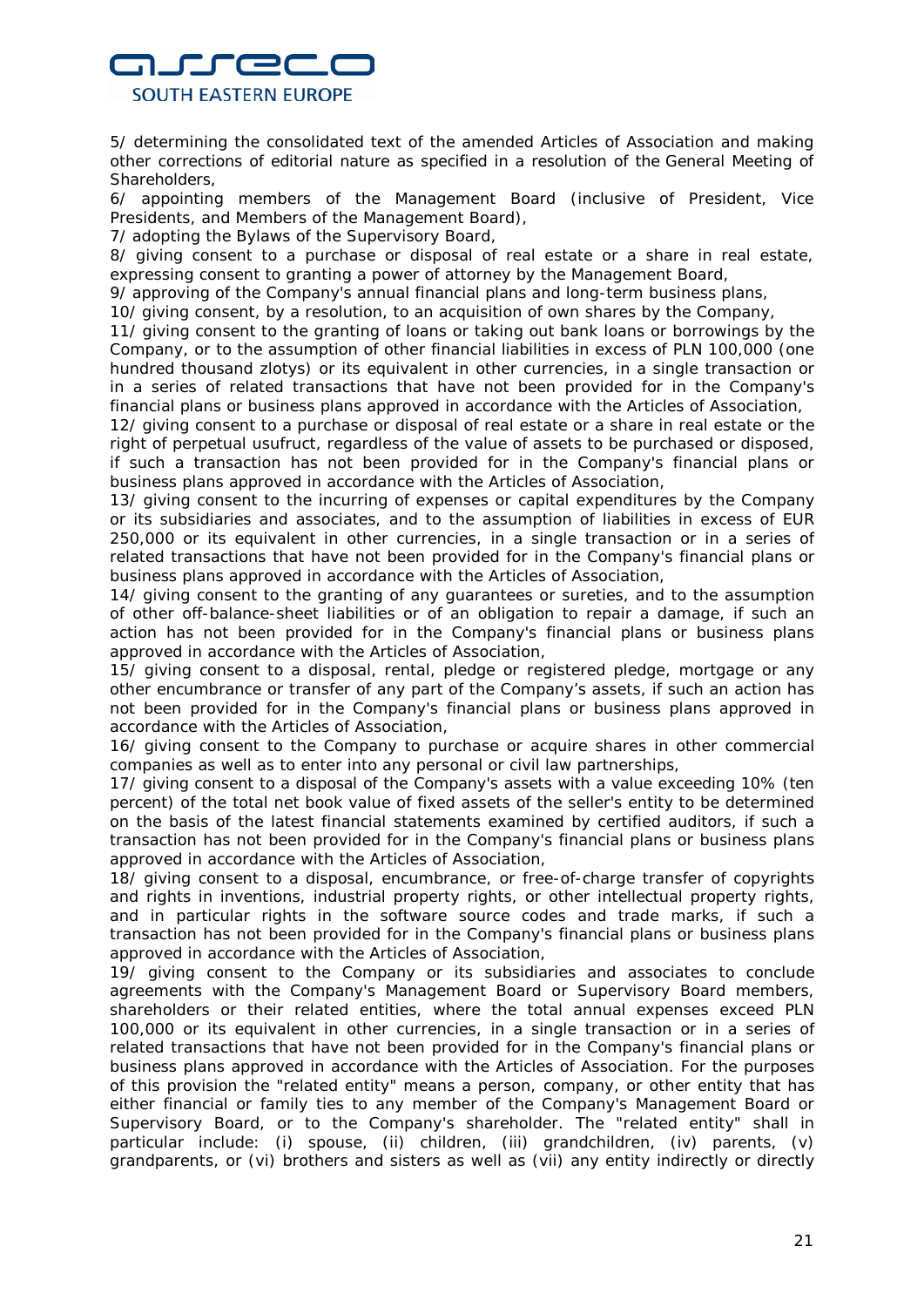

controlled by the persons specified above, or from which the persons specified above obtain significant economic benefits,

20/ giving consent to the Company to hire any advisors or other persons, who are not employees of the Company, in the capacity of consultants, lawyers, agents, etc. if the annual cost of hiring such a person exceeds PLN 100,000 or its equivalent in other currencies.

Members of the Supervisory Board should attend the Company's General Meetings in order to provide necessary explanations and information about the Company to the participants in the General Meeting.

Organization of the Supervisory Board Operation:

The Supervisory Board shall fulfil its obligations by holding meetings and passing resolutions. The Supervisory Board may also engage in control and consultancy activities. During the first meeting in a given term of office, the Supervisory Board shall appoint a Chairman from among its members, who will chair the Supervisory Board meetings and manage its work, and appoint a Vice Chairman to replace the Chairman during his absence.

The first meeting of a newly elected Supervisory Board shall be opened by the Chairman of the prior term of office, who shall chair the meeting until the new Supervisory Board is constituted. In case of the prior Chairman's absence, the meeting shall be opened and chaired by the prior Vice Chairman until the new Supervisory Board is constituted, and in case of his absence – by the oldest by age Member of the Supervisory Board.

The Supervisory Board may at any time dismiss its Chairman or Vice Chairman and appoint another Member of the Supervisory Board to perform this function. Such dismissal and reappointment shall be carried out during the same meeting of the Supervisory Board.

Appointment or dismissal of the Chairman or Vice Chairman shall be adopted by a simple majority of votes cast by the Supervisory Board Members attending the meeting, by taking a secret ballot.

In order to ensure appropriate organizational support of the Supervisory Board operations, the Board shall appoint its Secretary who is going to be employed by the Company.

Meetings of the Supervisory Board shall be held at least once per 3 months. A meeting shall be convened by the Chairman or, in case of his absence, by Vice Chairman of the Supervisory Board. Whereas, in the event Vice Chairman is absent a meeting shall be convened by another Member of the Supervisory Board duly authorized in writing by Vice Chairman.

Chairman of the Supervisory Board is obliged to convene a meeting of the Supervisory Board within 2 weeks of receiving a written motion filed by the Management Board or a Member of the Supervisory Board. Along with such motion the petitioners shall enclose a proposed agenda for the meeting.

If, in the event referred to above, Chairman of the Supervisory Board does not convene a meeting of the Supervisory Board, the petitioners may call such meeting on their own and shall notify about the date, place and proposed agenda for the meeting.

The meeting agenda shall also include the issues proposed by Members of the Supervisory Board, provided a motion for doing so is filed at least 14 days before the meeting date or at the previous meeting of the Supervisory Board.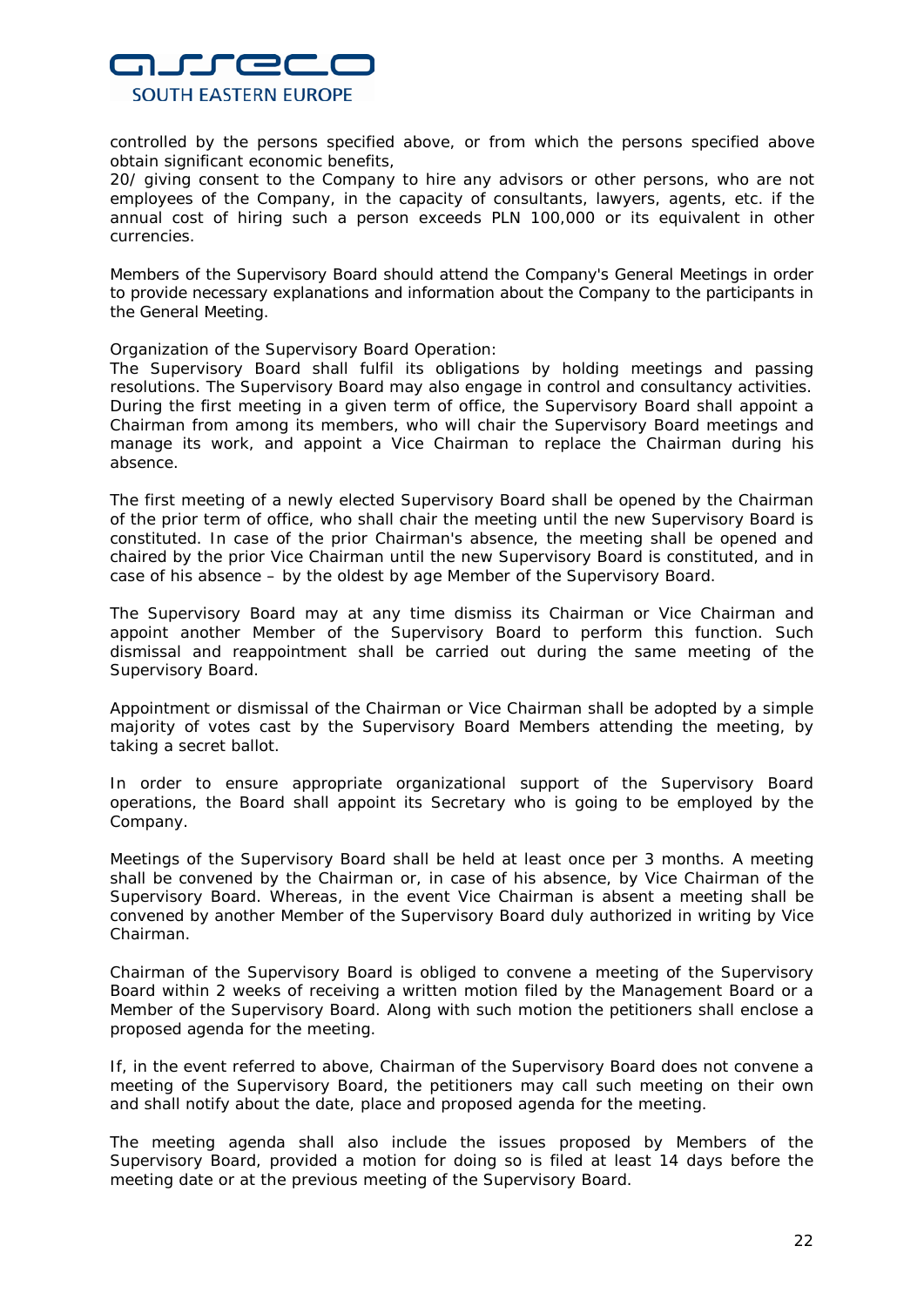

If all Members of the Supervisory Board are present at the meeting, any Member of the Supervisory Board or Member of the Management Board attending the meeting may request the meeting agenda to be supplemented with new issues that were not included in the agenda distributed before the meeting. Such a motion may be also submitted in spite of absence of some Members of the Supervisory Board, but then only and solely concerning actions that must be taken by the Supervisory Board in order to protect the Company against suffering a loss, or in the event it is necessary to pass a resolution on determining whether there is any conflict of interest between a Member of the Supervisory Board and the Company. The motion shall be put to a vote and adopted/rejected by a simple majority of votes.

A written notification indicating the date, place and agenda for the meeting should be delivered to Members of the Supervisory Board not later than a week before the date of the Supervisory Board meeting. In case of emergency, the Chairman may order delivery of a notification about the meeting to the Supervisory Board Members within a deadline shorter than one week. The notification shall be delivered by fax, electronic mail or by other means, provided they produce a confirmation of delivery of the invitation by a Member of the Supervisory Board. Such notification shall indicate the date, place, and the proposed agenda for the Supervisory Board meeting.

A Member of the Supervisory Board that is unable to participate in a meeting should inform the Supervisory Board Chairman accordingly and specify the reason for his/her absence.

Meetings of the Supervisory Board shall be held at the Company's registered seat or in another place as may be indicated the notification.

Meetings of the Supervisory Board, save for issues which directly concern the Management Board or its Members, and, in particular, dismissal or holding such persons accountable, or determining their remuneration, should be open to Members of the Management Board.

Chairman of the Supervisory Board, on his own initiative or to a request of a Member of the Supervisory Board, may also invite other persons to attend a meeting of the Supervisory Board, depending on the subject matters under consideration.

A meeting of the Supervisory Board should managed and led by Chairman of the Supervisory Board, or in case of his absence by Vice Chairman of the Supervisory Board, or in case of the Vice Chairman's absence by another Member of the Supervisory Board designated in writing by the Chairman.

A meeting of the Supervisory Board shall be deemed valid provided it is participated by at least half of the Supervisory Board Members and that each of its Members has been properly notified about the date and place of the meeting.

Resolutions of the Supervisory Board shall be adopted by a simple majority of votes unless the provisions of law of the Company's Articles of Association impose stricter conditions for adoption of such resolutions.

Meetings of the Supervisory Board may be participated via phone or other means that enable mutual communication among all the Supervisory Board Members participating in the meeting. Resolutions passed in this manner shall be effective provided all Members of the Supervisory Board have been notified of the text of draft resolutions and that the meeting minutes are signed by each Member of the Supervisory Board participating in such meeting within 7 (seven) days of the meeting date. In such event the place of holding the meeting and preparing the minutes shall be deemed the place of stay of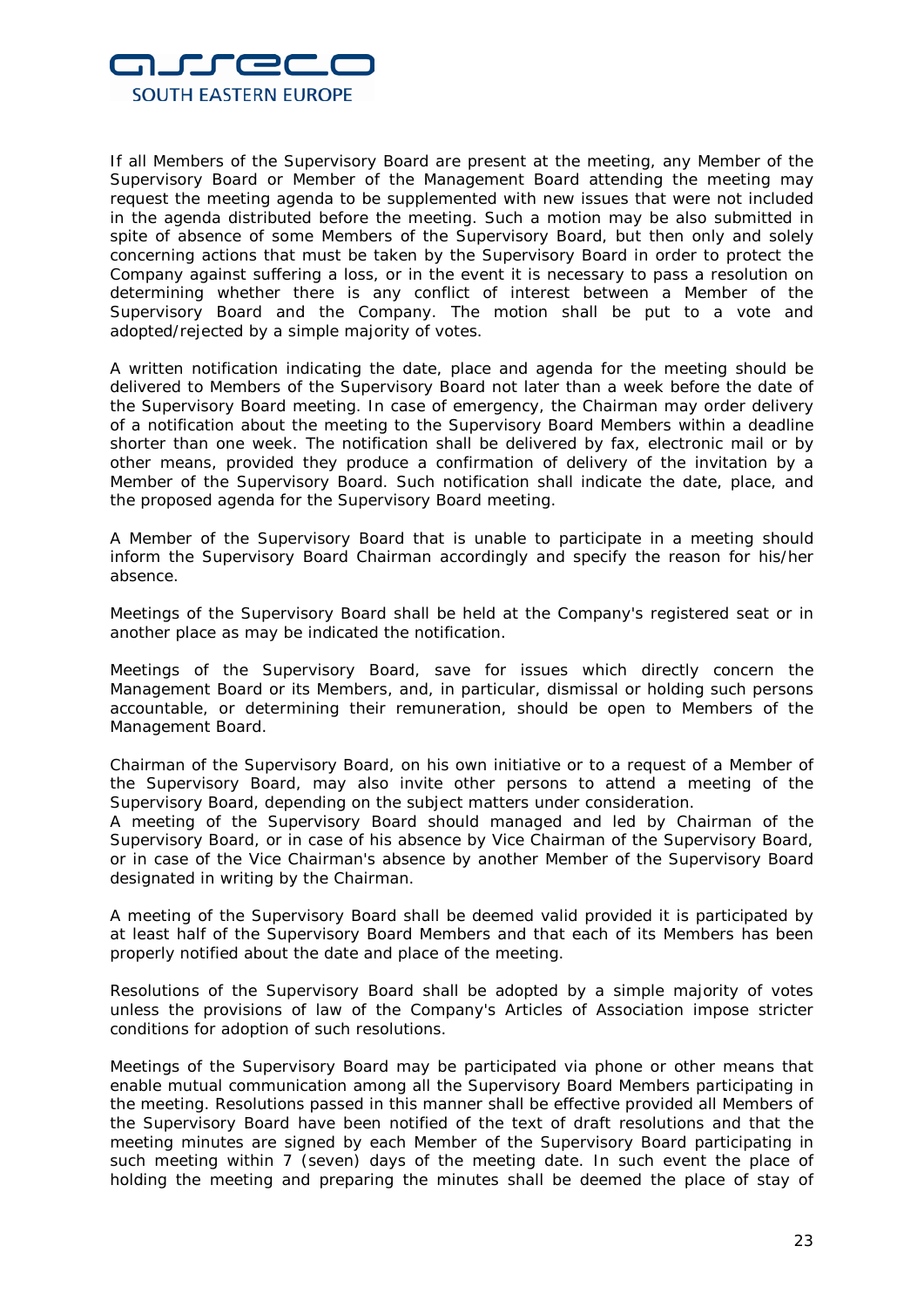

Chairman of the Supervisory Board or, in case of his absence, the place of stay of Vice Chairman of the Supervisory Board if the meeting has been chaired by Vice Chairman.

Members of the Supervisory Board may participate in adopting the Board resolutions by casting their votes in writing through another member of the Supervisory Board or using means of direct remote communication.

In case the numbers of votes "For" and "Against" are equal, the vote of Chairman of the Supervisory Board shall prevail, or in case of his absence – the vote of Vice Chairman, or in case of the Vice Chairman's absence – the vote of the person acting as the meeting chairman.

Voting of the Supervisory Board shall be open. A secret ballot shall be administered by Chairman of the Supervisory Board in the following cases:

1/ suspending the President or a Member of the Management Board from their duties;

2/ appointment or dismissal of Chairman or Vice Chairman of the Supervisory Board;

3/ in other matters, upon request of even one of the Supervisory Board Members taking part in voting.

Effective resolutions of the Supervisory Board may be adopted on condition that at least half of the Supervisory Board Members are present at the meeting and that all of its Members have been notified about the meeting date and place.

Resolutions of the Supervisory Board shall come into effect from the day when passed unless otherwise stated in a given resolution.

Minutes shall be taken from meetings of the Supervisory Board.

The meeting minutes shall be taken by Secretary of the Supervisory Board or, if impossible, by a Member of the Supervisory Board or other person designated by Chairman of the Supervisory Board or the meeting chairman.

The meeting minutes shall include: agenda for the meeting, names and surnames of the Supervisory Board Members and invited persons attending the meeting (in the form of a list of attendance enclosed with the minutes), texts of the adopted resolutions (unless provided as enclosure to the minutes), results of voting on the resolutions, and dissenting opinions voiced.

The meeting minutes shall be subject to acceptance at the next meeting of the Supervisory Board. If no comments or objections to the minutes are raised during such meeting, the minutes of the previous meeting shall be considered as accepted by the Supervisory Board. Subsequently the accepted meeting minutes shall be signed by the meeting chairman and all Members of the Supervisory Board participating in the meeting covered by such minutes, as well as by Secretary of the Supervisory Board.

Resolutions that are not included in the text of the minutes, but provided as enclosure to the minutes, shall be signed by the meeting chairman and all Members of the Supervisory Board participating in the meeting when these resolutions were adopted.

The original resolutions and minutes of the Supervisory Board meetings, along with any materials subject to discussion recorded in the minutes, shall be retained by Secretary of the Supervisory Board at the Management Office.

In 2011 and as at publication of this report, the Company's Supervisory Board was composed of the following persons: